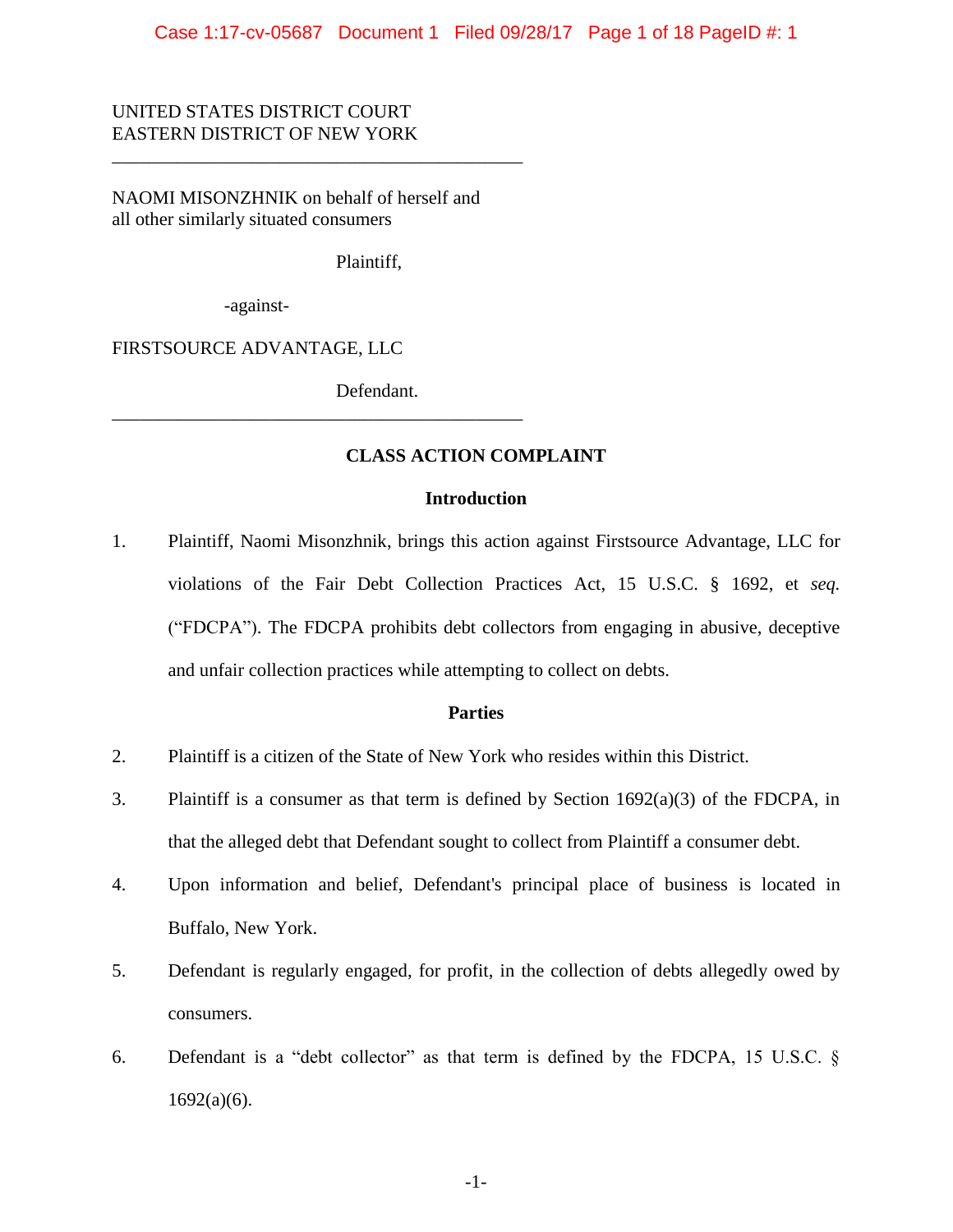#### **Jurisdiction and Venue**

- 7. This Court has federal question jurisdiction under 15 U.S.C. § 1692k(d) and 28 U.S.C. § 1331.
- 8. Venue is proper in this district pursuant to 28 U.S.C. § 1391(b), as the acts and transactions that give rise to this action occurred, in substantial part, in this district.

#### **Allegations Particular to Naomi Misonzhnik**

- 9. Upon information and belief, on a date better known by Defendant, Defendant began to attempt to collect an alleged consumer debt from the Plaintiff.
- 10. On or about February 28, 2017, Defendant sent the Plaintiff a collection letter.
- 11. The said February 28, 2017 letter was an effort to collect on a consumer debt.
- 12. The said collection letter was confusing to the Plaintiff and is likely to be misconstrued by the "least sophisticated consumer" since it is open to more than one reasonable interpretation, at least one of which is inaccurate.
- 13. The Second Circuit stated in Avila v. Riexinger & Assocs., LLC, 817 F.3d 72, 74 (2d Cir.

2016)

"The question presented is whether a collection notice that states a consumer's "current balance," but does not disclose that the balance may increase due to interest and fees, complies with this provision. We hold that Section 1692e requires debt collectors, when they notify consumers of their account balance, to disclose that the balance may increase due to interest and fees.

- 14. The holding of the Second Circuit is that Section 1692e of the FDCPA requires every debt collector in every collection letter "to disclose that the balance may increase due to interest and fees".
- 15. However, if the "Account Balance" will never increase and the holder of the debt will always accept payment of the amount set forth in full satisfaction of the debt then the Second Circuit alternatively stated: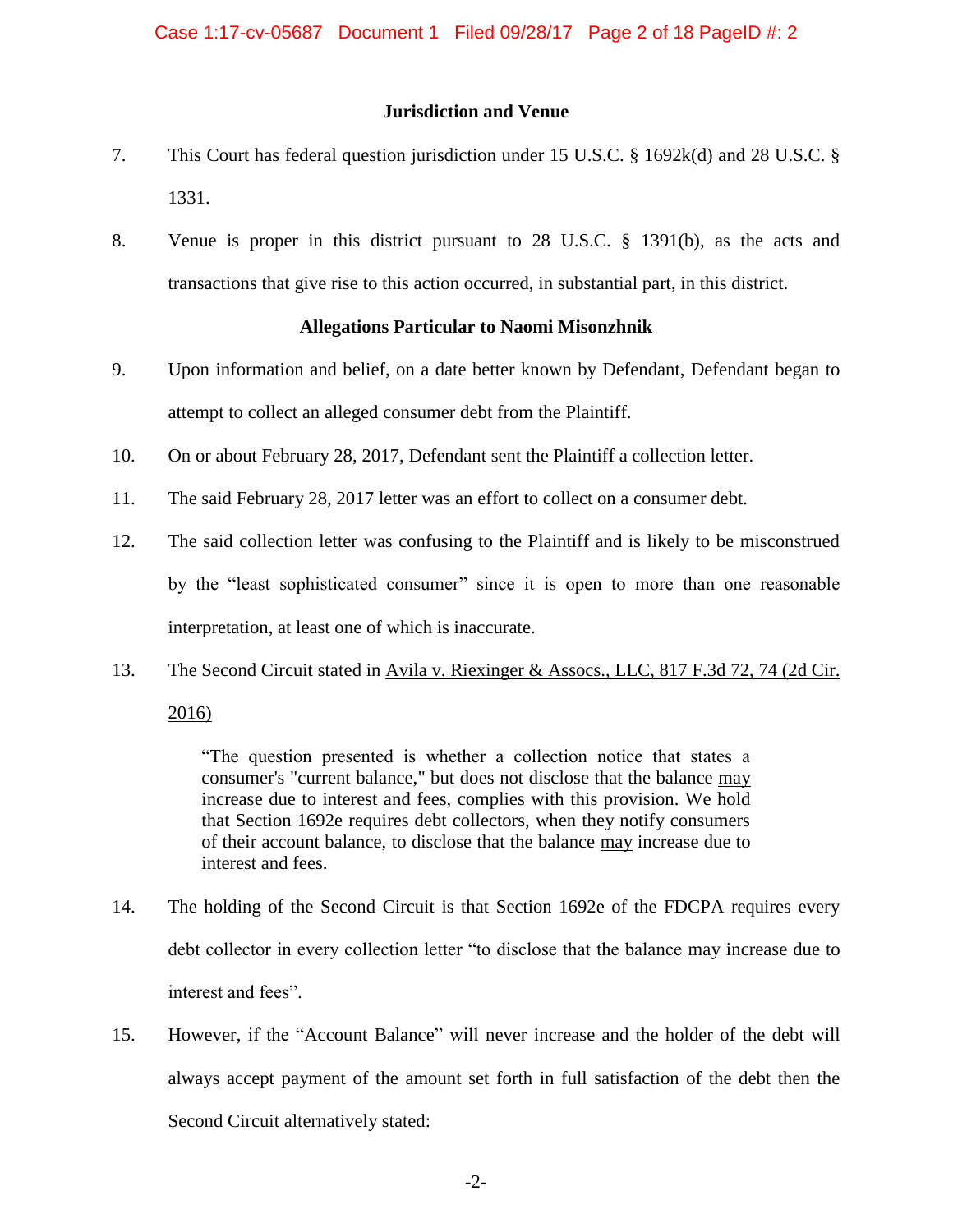"We hold that a debt collector will not be subject to liability under Section 1692e for failing to disclose that the consumer's balance may increase due to interest and fees if the collection notice *either* accurately informs the consumer that the amount of the debt stated in the letter will increase over time, *or* clearly states that the holder of the debt will accept payment of the amount set forth in full satisfaction of the debt." Id. at 817.

- 16. The Second Circuit in *Avila* did not "hold that a debt collector must use any particular disclaimer" *Id.*
- 17. However, the Second Circuit did address all the possible scenarios: 1) If the "current balance" could increase over time, then the collection notice must disclose that the "balance might increase due to interest and fees". *Id.* 2) If the "current balance" is currently increasing, then the collection notice must disclose that the amount of the debt stated, "in the letter will increase over time". *Id*. 3) If the "current balance" will never increase and the debt collector is always willing to accept this "specified amount" in "full satisfaction" of the debt, then the debt collector must state so clearly. However, if a debt collector is willing to accept a "specified amount" in full satisfaction of the debt only if payment is made by a specific date, then the debt collector must simplify the consumer's understanding by so stating, while advising that the amount due could increase by the accrual of additional interest or fees if payment is not received by that date.
- 18. In this case, the "Account Balance" was increasing due to interest per the creditor's contract. Nevertheless, the collection notice did not disclose that the amount of the debt stated in the letter "could" or "will" increase over time.
- 19. The Plaintiff, as well as the "least sophisticated consumer" was unsure as to whether or not the said account was accruing interest.
- 20. The "Account Balance" in this case was for an amount that included original principal, fees, and contractual interest.

-3-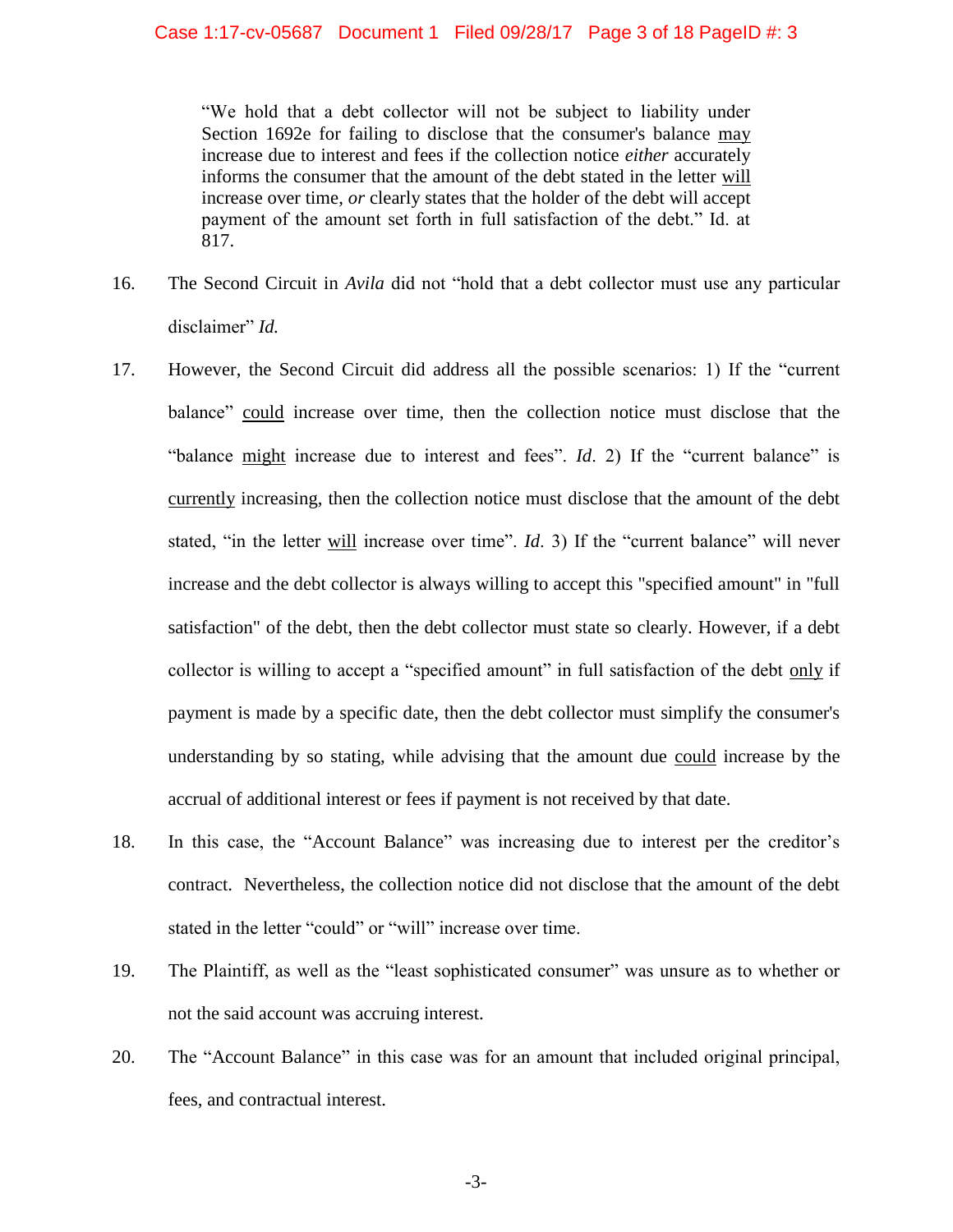- 21. The Plaintiff was left uncertain as to whether the "Account Balance" was accruing interest as there was no disclosure that indicated otherwise.
- 22. The FDCPA requires debt collectors, when notifying consumers of their account balance, to disclose that the balance may increase due to interest and fees; failure to include such disclosures would harm consumers such as the Plaintiff who may hold the reasonable but mistaken belief, that timely payment will satisfy their debts and it would abrogate the Congressional purpose of full and fair disclosure to consumers that is embodied in Section 1692e.
- 23. Prior to Defendant Firstsource Advantage, LLC's collection of the said American Express account, the account was previously being collected by Nationwide Credit, Inc., who had also sent a letter to the Plaintiff on or about November 22, 2016.
- 24. The balance stated in the said November 22, 2016 letter from Nationwide was \$1,212.85, and in addition to that balance, interest was accruing daily as evident from the Defendant's February 28, 2017 letter, which reflected an increase in the balance to an amount of \$1,396.66.
- 25. A reasonable consumer could be misled into believing that he or she could pay his or her debt in full by paying the amount as listed in the February 28, 2017 letter.
- 26. In fact, however, since as shown by the difference in the amount between the November 22, 2016 letter and the new increased amount in the February 28, 2017 letter, which reflected that interest was accruing daily, a consumer who pays the balance due as stated in the letter, would be left unaware as to whether or not the debt has been paid in full.
- 27. The debt collector could still seek the interest and fees that had accumulated after the notice was sent, but before the balance was paid, or sell the consumer's debt to a third

-4-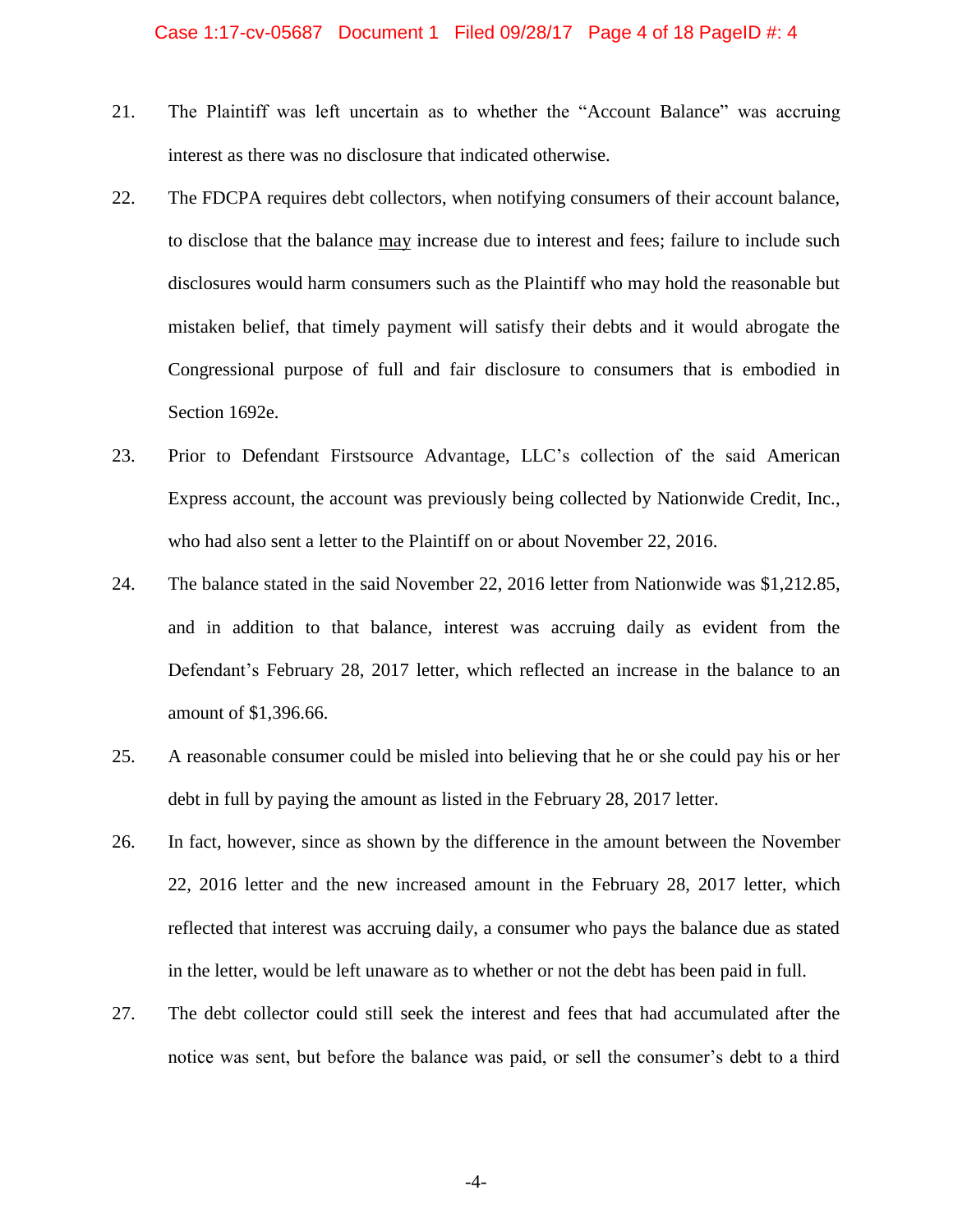#### Case 1:17-cv-05687 Document 1 Filed 09/28/17 Page 5 of 18 PageID #: 5

party, who itself could seek the post charge-off interest and fees from the consumer.<sup>1</sup>

- 28. Where a debt collector mails a debtor various different letters which show that interest is accruing daily, yet the debt collector "is willing to accept a specified amount in full satisfaction of the debt if payment is made by a specific date [it must] simplify the consumer's understanding by so stating, while advising that the amount due would increase by the accrual of additional interest or fees if payment is not received by that date."<sup>2</sup> However, if the debt collector intended on waiving the interest accruing it must clearly state that the interest is being waived.
- 29. The said collection letters at issue were increasing daily due to interest, but the February 28, 2017 letter specifically, failed to disclose that the balance would continue to increase due to interest and fees, or in the alternative, the February 28, 2017 letter failed to disclose that the balance was actually not increasing due to the interest being waived.
- 30. In any event, Defendant's said February 28, 2017 letter was "misleading" and "confusing" within the meaning of Section 1692e of the FDCPA.

Absent a disclosure by the holder of the debt that the interest accruing since the previous letter is waived, even if the debtor pays the "Amount of Debt" the Defendant and or the creditor could still seek the interest accruing since the previous letter, or sell the consumer's debt to a third party, which itself could seek the accrued interest from the consumer.<sup>3</sup>

- 31. Waiver of interest even when it has been made explicitly has not prevented debtcollectors from continuing to illegally charge the waived interest.
- 32. At the bare minimum, a debt collector must make clear even to the unsophisticated consumer that it intends to waive the accruing post charge-off interest.

2 *id*.

<sup>&</sup>lt;sup>1</sup> See Avila v. Riexinger & Assocs., LLC, 817 F.3d 72, 76 (2d Cir. 2016)

<sup>3</sup> Avila, at \*10-11.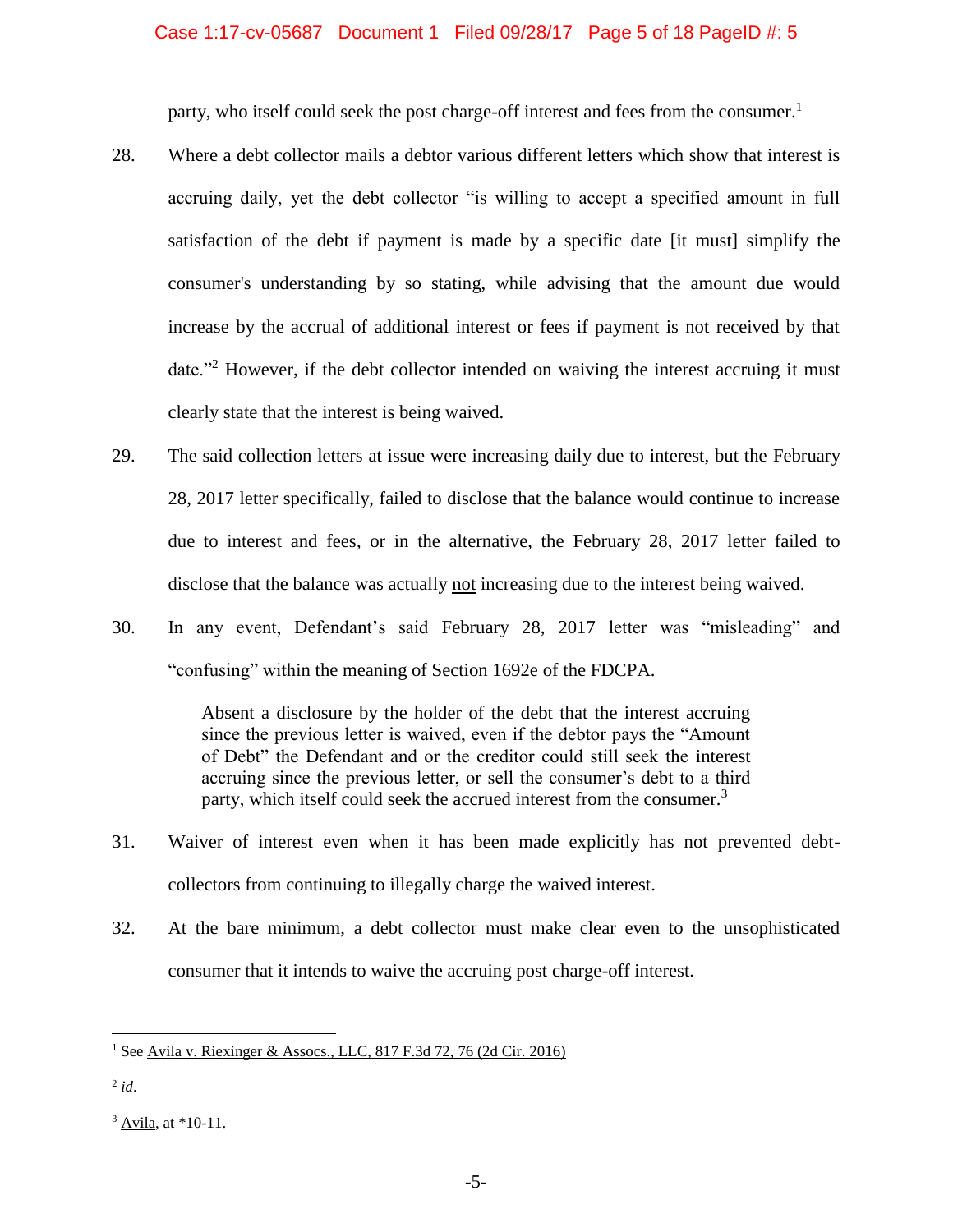- 33. A debt collector must disclose, that the balance due may change over time.
- 34. To the extent that the Creditor or the Defendant intended to waive the automatically accrued and accruing interest, it was required to disclose that in the most conspicuous of terms.
- 35. If the "Account Balance," will never increase and the debt collector is always willing to accept this "specified amount" in "full satisfaction" of the debt, then the debt collector must clearly state that the holder of the debt will always accept payment of the amount set forth in "full satisfaction" of the debt.
- 36. Defendant was required to include a disclosure that the automatically accrued interest was accruing, or in the alternative, the Defendant was required to disclose that the creditor has made an intentional decision to waive the automatically accruing interest and will always accept this "specified amount" in "full satisfaction" of the debt nonetheless it did not make any of those disclosures in violation of 1692e.
- 37. If interest was waived, the letter would need to contain that disclosure and clearly state that no interest is accruing on this account in order to provide full and fair disclosure to consumers of the actual balance as is embodied in Section 1692e.
- 38. The Second Circuit adopted a safe harbor disclaimer stating "that requiring such disclosure best achieves the Congressional purpose of full and fair disclosure to consumers that is embodied in Section 1692e. It also protects consumers such as the Plaintiff, who may hold the reasonable but mistaken belief that timely payment will satisfy their debts."<sup>4</sup>
- 39. Because the statement of the "Account Balance" that included original principal, fees, and contractual interest, without notice that the accruing interest was expressly waived

<sup>4</sup> Avila v. Riexinger & Assocs., LLC, 817 F.3d 72, 76 (2d Cir. 2016).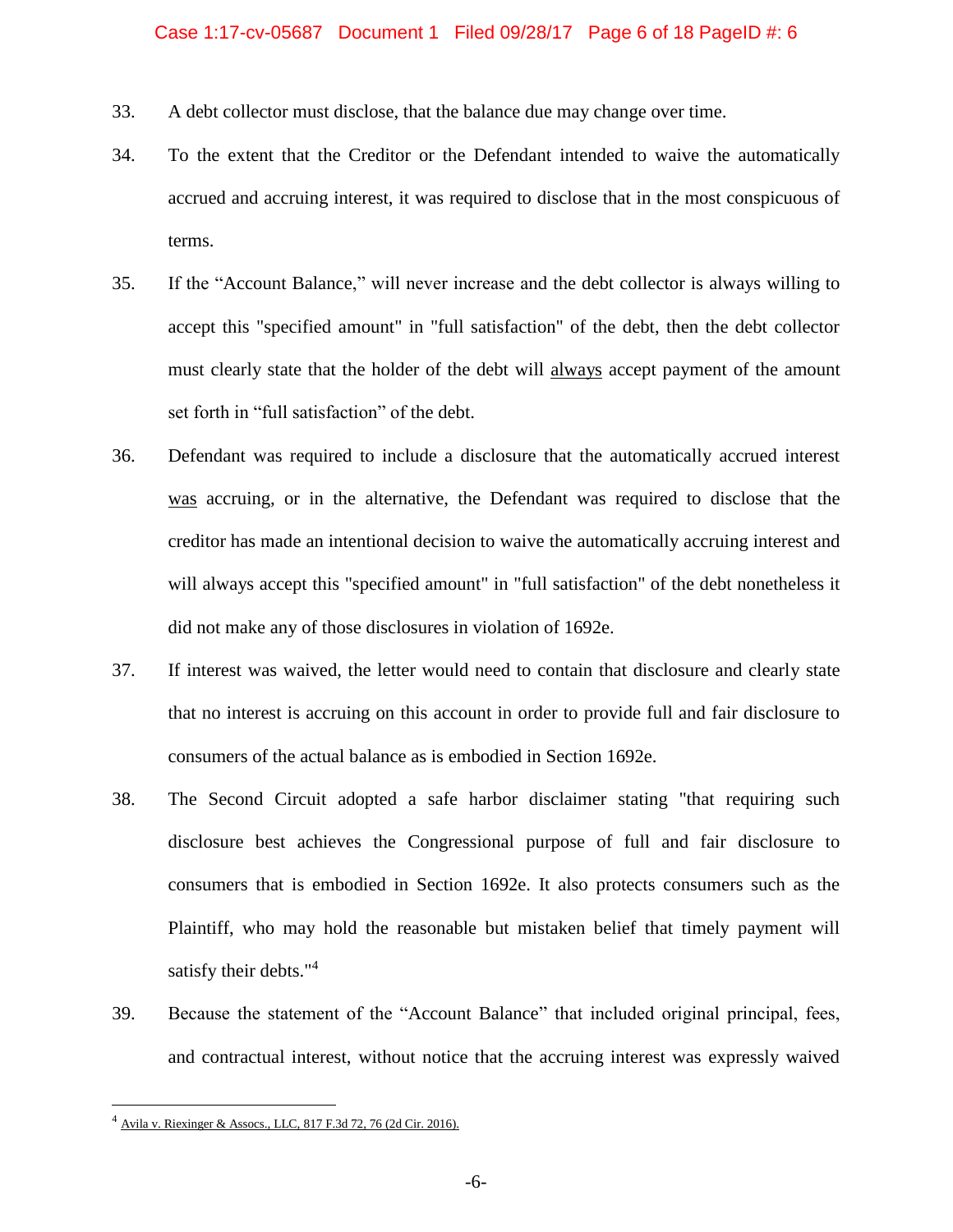#### Case 1:17-cv-05687 Document 1 Filed 09/28/17 Page 7 of 18 PageID #: 7

can mislead the least sophisticated consumer into believing that payment of the amount stated will clear her account, the FDCPA requires debt collectors, when they notify consumers of their account balance, to expressly disclose that the amount of the debt stated in the letter will increase over time, *or* clearly state that the holder of the debt will always accept payment of the amount set forth in full satisfaction of the debt. Id. at 817.

- 40. Requiring such disclosure best achieves the Congressional purpose of full and fair disclosure to consumers that is embodied in Section 1692e. It also protects consumers such as the Plaintiff, who may hold the reasonable, but mistaken belief that timely payment will satisfy their debts and it protects them from other debt collectors seeking further interest on this debt in the future.
- 41. According to the Second Circuit's finding that the "Account Balance" must contain a full and fair disclosure, if a credit card account was being charged interest, pursuant to a contract and the interest was intended to be waived, disclosure of such a waiver is necessary or the consumer would not know what the balance is. "[i]n fact, however, if interest is accruing daily, [or was not expressly waived] a consumer who pays the 'current balance' stated on the notice will not know whether the debt has been paid in full. The debt collector could still seek the [accruing or unwaived] interest and fees that accumulated after the notice was sent but before the balance was paid, or sell the consumer's debt to a third party, which itself could seek the interest and fees from the consumer."<sup>5</sup>
- 42. The 8th Circuit in Haney v. Portfolio Recovery Assocs., No. 15-1932, 2016 U.S. App. LEXIS 17287 (8th Cir. Sep. 21, 2016) clearly explains that merely not including interest in post charge off statements is not express waiver of interest, and the debt collector or

<sup>5</sup> Avila v. Riexinger & Assocs., LLC, 817 F.3d 72, 76 (2d Cir. 2016).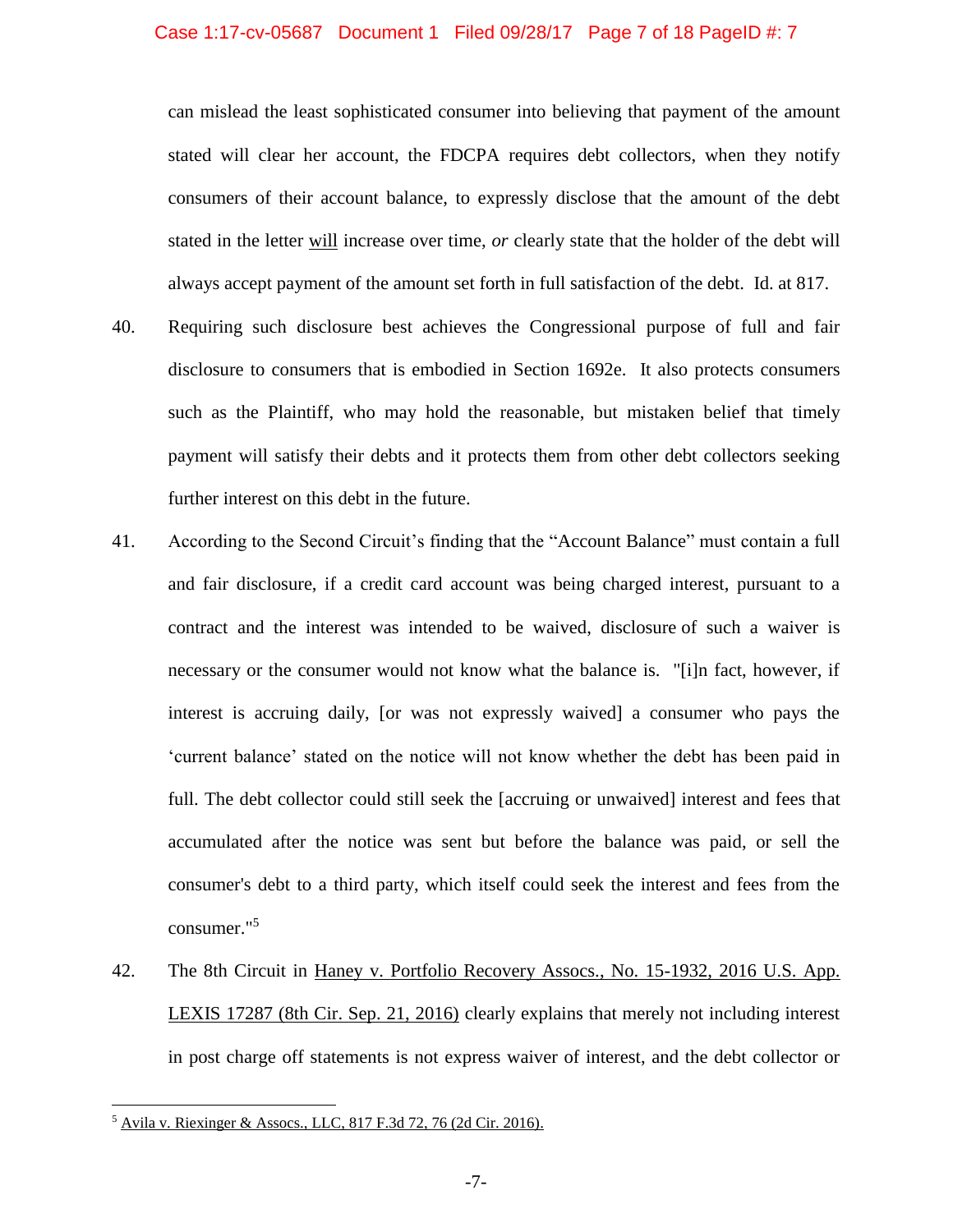creditor can seek the interest in the future.

- 43. In fact, in this case the Plaintiff is still not sure whether there was any intent to waive the interest. There was definitely no express waiver and disclosure of waiver is mandatory if interest was originally accruing per the contract. The consumer could not know what the real balance is.
- 44. The intent to waive a contractual right must be unmistakably manifested and may not be inferred from doubtful or equivocal acts. $6$  A waiver of a contract right does not occur by negligence, oversight or thoughtlessness and cannot be inferred from mere silence.<sup>7</sup>
- 45. Failure to disclose such a waiver of the automatically accruing interest is in of itself deceptive and "misleading" within the meaning of Section 1692e. The Defendant knew that the balance would increase due to interest, fees and/or disbursements.
- 46. According to the Second Circuit in *Avila*, any debt that was accruing interest and fees would need full and complete disclosure which would either clearly state that the balance "may" or "will" increase over time or clearly state that the debt is "static" and holder of the debt will always accept payment of the amount set forth in "full satisfaction" of the debt.
- 47. The "Account Balance" is for an amount that includes original principal, fees, and contractual interest.
- 48. Since interest was accruing on this debt, the collection notice must inform the consumer that the amount of the debt stated in the letter may increase over time.
- 49. Collection letters failing to reference the accrual of interest or waiver of interest are

<sup>6</sup> Navillus Tile, Inc. v. Turner Const. Co., 2 A.D.3d 209, 770 N.Y.S.2d 3 (1st Dep't 2003).

<sup>7</sup> Acumen Re Management Corp. v. General Sec. Nat. Ins. Co., 2012 WL 3890128, at \*6 (S.D. N.Y. 2012), reconsideration denied, motion to certify appeal granted, 2012 WL 6053936 (S.D. N.Y. 2012).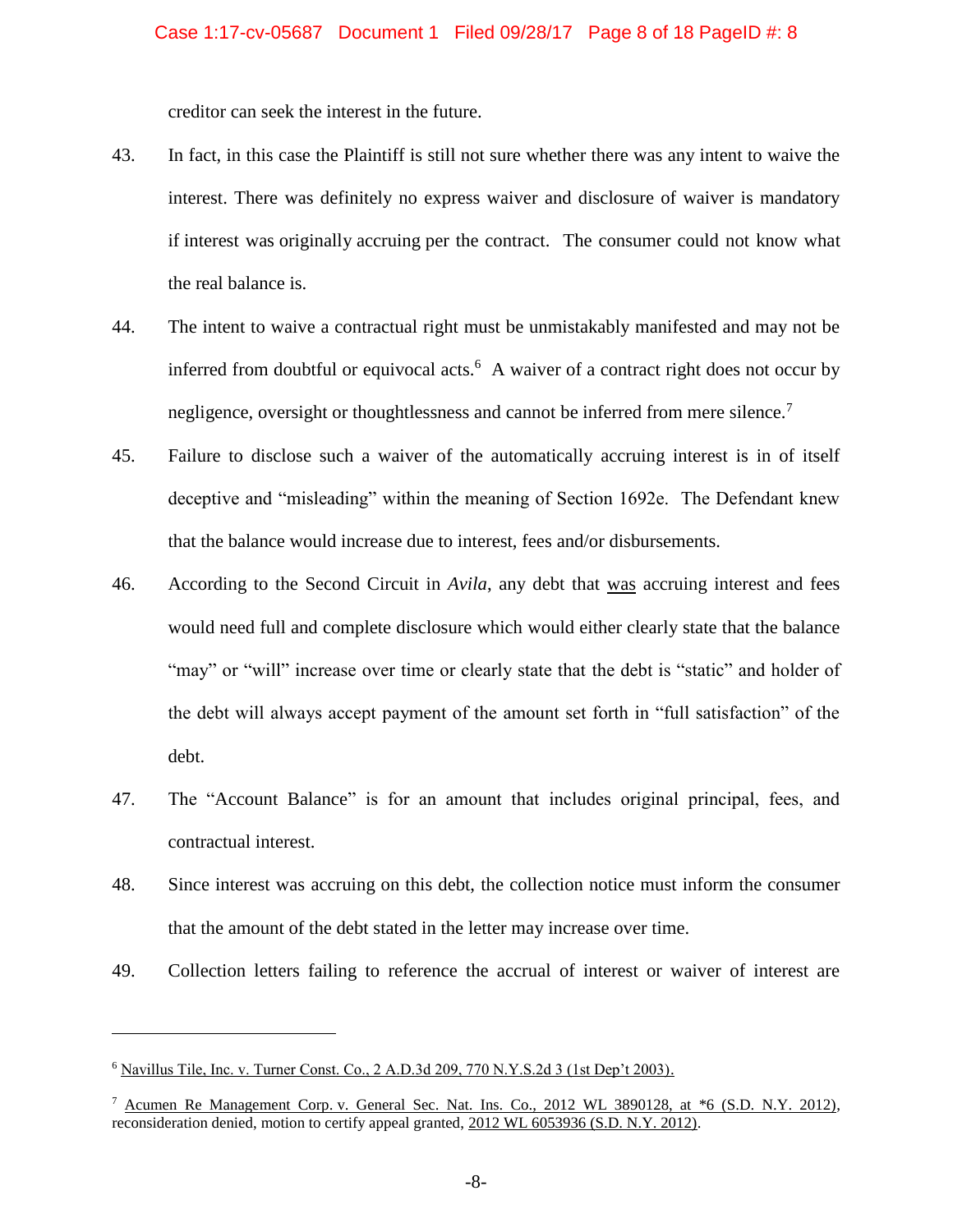#### Case 1:17-cv-05687 Document 1 Filed 09/28/17 Page 9 of 18 PageID #: 9

subject to two different interpretations as to the accumulation of interest, rendering them deceptive under § 1692e(10). See Sperber v. Central Credit Services LLC No. CV 16-cv-05222 (ARR) (RLM), 2017 U.S. Dist. (E.D.N.Y. May. 1, 2017) ("This matter presents the question of whether failing to disclose [] interest, or failing to explicitly waive the right to collect it, constitutes a "false, deceptive, or misleading" practice under § 1692e... Plaintiff contends that the collection notice he received, which neither stated that [] interest was accruing nor waived the creditor's right to collect it, is deceptive or misleading under Avila v. Riexinger & Associates, LLC, 817 F.3d 72 (2d Cir. 2016)... Having alleged that interest was accruing on his debt and that CCS failed to either disclose this interest or otherwise disclaim its right to collect it, Sperber has stated a plausible claim that the collection notices he received from *CCS* were misleading under Section 1692e of the FDCPA. *See* Avila*,* 817 F.3d at 76.")

50. "None of the letters provided further detail regarding when or how the balance had been calculated, whether it included interest, or whether interest continued to accrue. The court finds that the "least sophisticated consumer" could have read these letters in at least two different ways. *On one hand*, an unsophisticated consumer could reasonably conclude that the balance was a fixed amount that would not be subject to further interest, late fees, or other charges. *On the other*, an unsophisticated consumer could just as reasonably determine that the balance would continue to grow over time as interest accrued. *One of those meanings would necessarily be inaccurate*. Therefore, the court finds that Defendants' letters were deceptive as a matter of law. Courts in other districts have reached the same conclusion on similar facts. The court grants Ms. Snyder's motion for summary judgment on this issue." Snyder v. Gordon, No. C11-1379 RAJ, 2012 U.S. Dist. LEXIS 120659, at \*8-9 (W.D. Wash. Aug. 24, 2012); Avila v. Riexinger & Assocs.,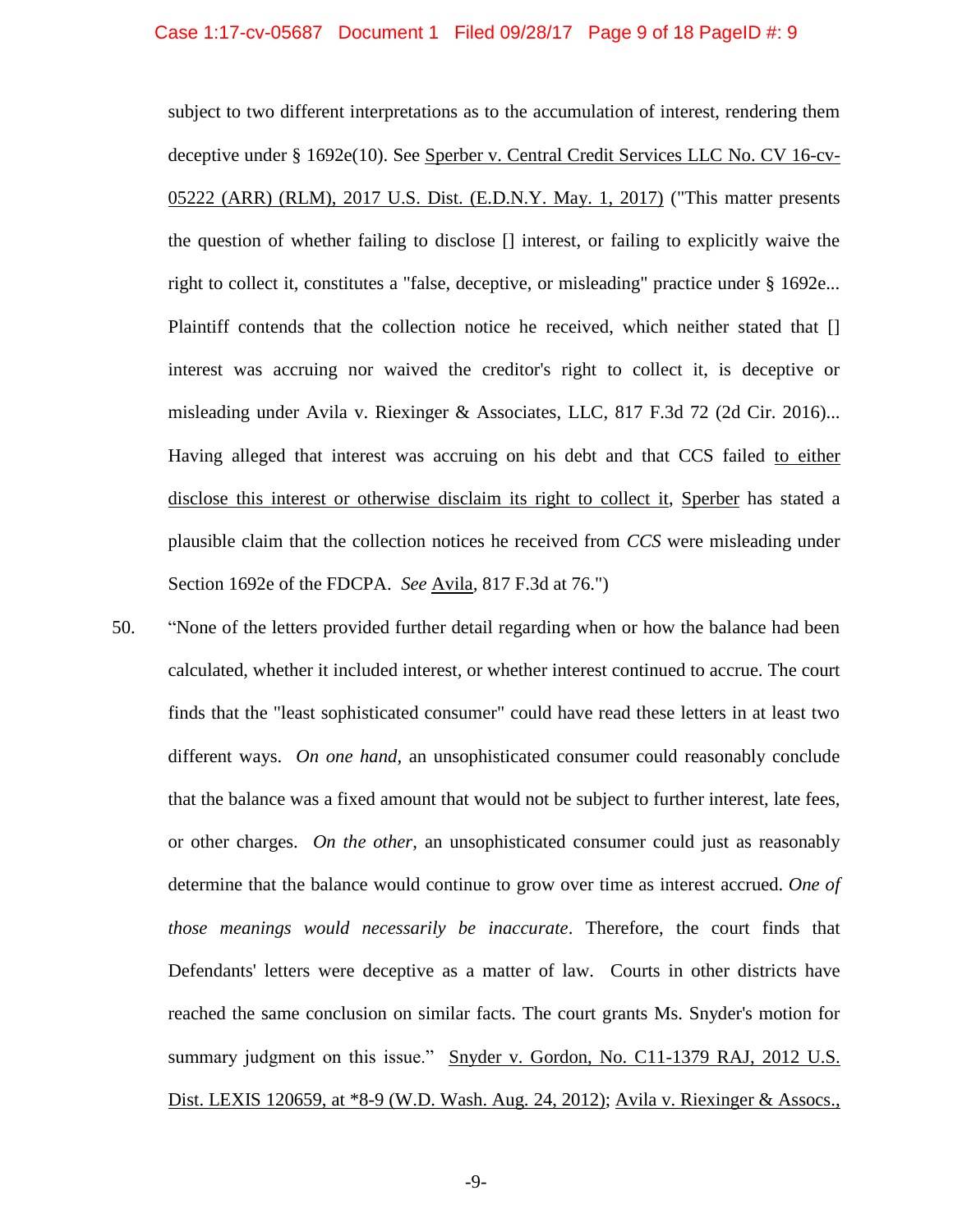LLC, 817 F.3d 72, 75 (2d Cir. 2016) ("[I]n considering whether a collection notice violates Section 1692e, we apply the "least sophisticated consumer" standard...**Under this standard, a collection notice is misleading if it is "open to more than one reasonable interpretation, at least one of which is inaccurate.**")

- 51. "The Court therefore finds that [the debt collectors] letters to [the debtor] are subject to two different interpretations as to the accumulation of interest, rendering them deceptive under  $\S$  1692e(10) ... The logic [applies] to stated outstanding debt and the need for consumers to be aware that this debt may be dynamic or static. They are concerned with a consumer's inability to discern whether an amount owed may grow with time, regardless of whether offers to settle are on the table or not. As [plaintiff] states, this information is relevant in a consumer's payment calculus, especially when some debts must be paid at the expense of others. And, of course, the existence of settlement offers would be entirely irrelevant to these considerations for the many consumers who are unable to take advantage of them...Plaintiff's claim is not that the stated balance was not itemized, but that it was unclear whether it was subject to future interest." Michalek v. ARS Nat'l Sys., No. 3:11-CV-1374, 2011 U.S. Dist. LEXIS 142976, at \*16-17 (M.D. Pa. Dec. 13, 2011).
- 52. The Plaintiff and the least sophisticated consumer could conclude from the said collection letter, that the "Account Balance" is static and that his or her payment of the amount due would satisfy the debt irrespective of when payment was remitted. However, absent a disclosure by the holder of the debt that clearly stated that the holder of the debt would accept payment of the amount set forth in "full satisfaction" of the debt then even if the debtor pays the "Account Balance" the Defendant and or the creditor *could* still seek the automatic interest that accumulated after the breach of contract, or sell the consumer's debt to a third party, which itself could seek the automatic interest and from the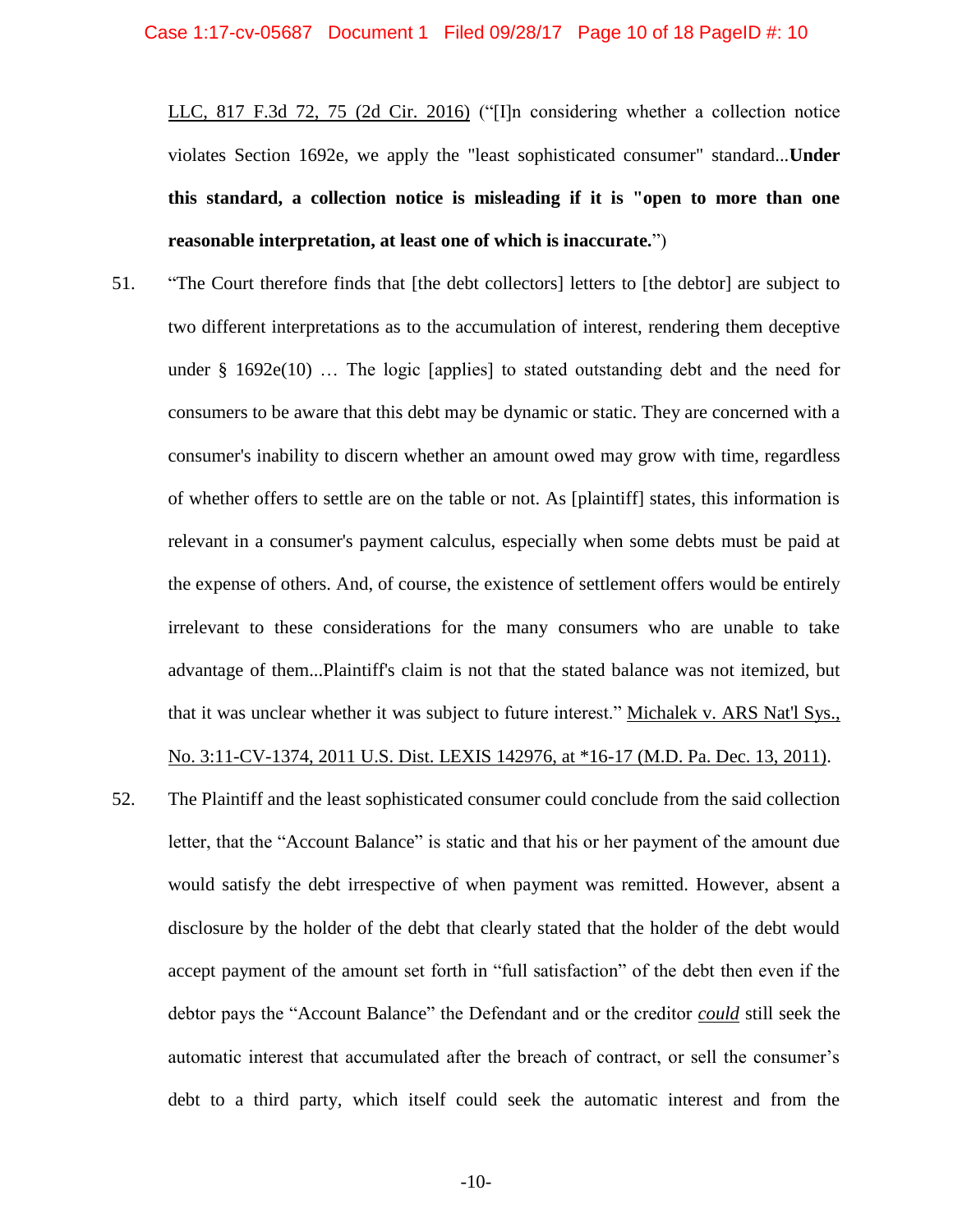consumer. (Avila, at  $*10-11$ .)

- 53. The said February 28, 2017 letter was deceptive and misleading as it merely identified the "Account Balance," yet failed to disclose that the balance may increase due to interest and fees.
- 54. The Plaintiff was left uncertain as to whether the "Account Balance" was accruing interest as there was no disclosure that indicated otherwise.
- 55. A reasonable consumer could read the notice and be misled into believing that he or she could always pay his or her debt in full by paying the amount listed on the notice.
- 56. In fact, however, since interest is accruing daily, or since there are undisclosed late fees, a consumer who pays the "Account Balance" stated on the notice will not know whether the debt has been paid in full.
- 57. The debt collector could still seek the interest and fees that accumulated after the notice was sent but before the balance was paid, or sell the consumer's debt to a third party, which itself could seek the interest and fees from the consumer.
- 58. The statement of a "Account Balance" without notice that the amount is already increasing due to accruing interest or other charges, would mislead the unsophisticated consumer into believing that payment of the amount stated will clear his or her account.
- 59. The FDCPA requires debt collectors, when notifying consumers of their account balance, to disclose that the balance may increase due to interest and fees; failure to include such disclosures would harm consumers such as the Plaintiff who may hold the reasonable but mistaken belief, that timely payment will satisfy their debts and it would abrogate the Congressional purpose of full and fair disclosure to consumers that is embodied in Section 1692e.
- 60. Collection notices that state only the "Account Balance," but do not disclose that the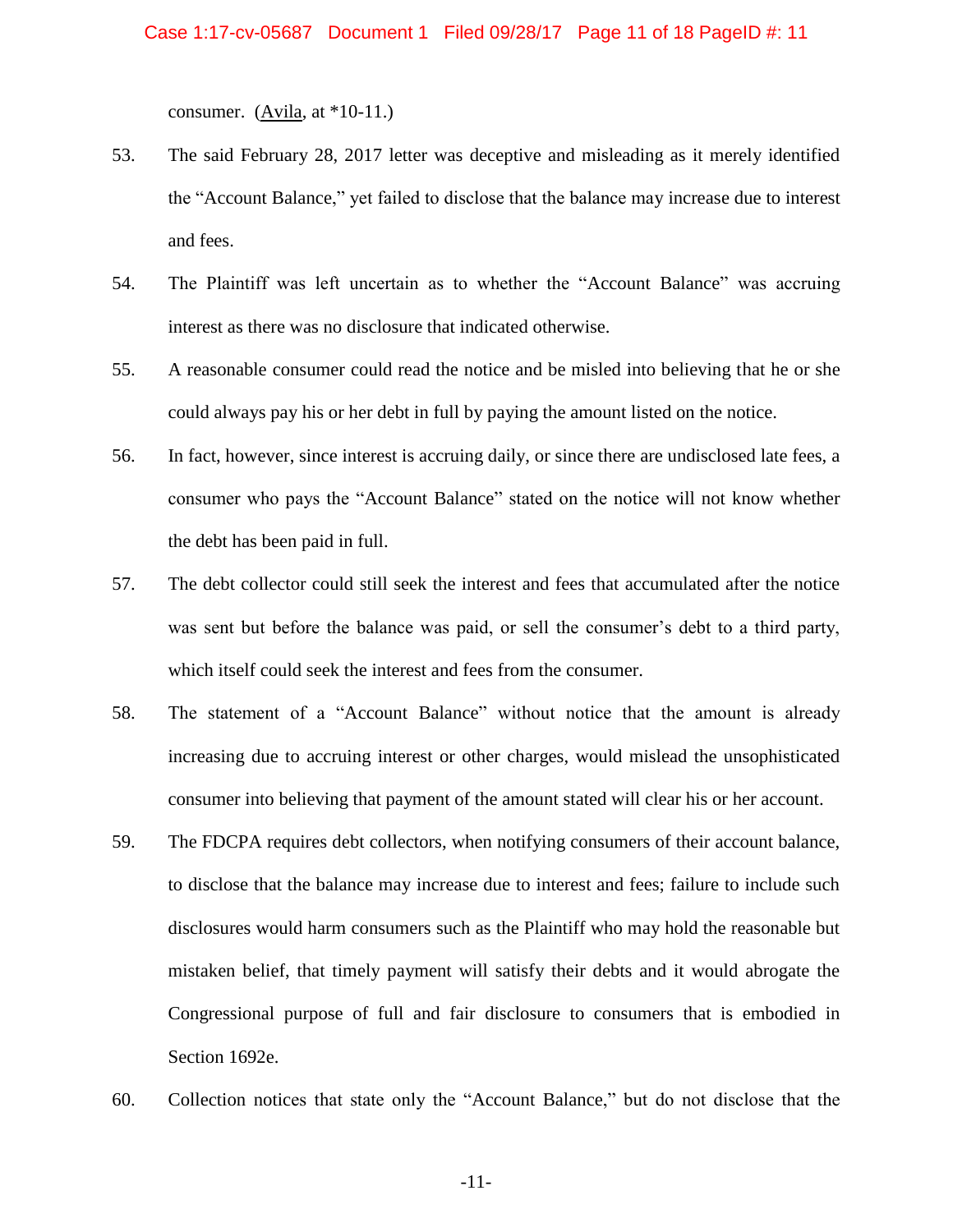#### Case 1:17-cv-05687 Document 1 Filed 09/28/17 Page 12 of 18 PageID #: 12

balance might increase due to interest and fees, are "misleading" within the meaning of Section 1692e.

- 61. The Plaintiff and the least sophisticated consumer would be led to believe that the "Account Balance" is static and that his or her payment of the amount due would satisfy the debt irrespective of when payment was remitted.
- 62. A consumer who pays the "Account Balance" stated on the collection letter will be left unsure as to whether or not the debt has been paid in full, as the Defendant could still attempt to collect on any interest and fees that accumulated after the letter was sent but before the balance was paid.
- 63. The Defendant violated 15 U.S.C. § 1692e(2)(A) for misrepresenting the amount of the debt owed by the Plaintiff.
- 64. A debt collector, when notifying a consumer of his or her account balance, must disclose that the balance may increase due to interest and fees.
- 65. 15 U.S.C. § 1692e provides:

A debt collector may not use any false, deceptive, or misleading representation or means in connection with the collection of any debt. Without limiting the general application of the foregoing, the following conduct is a violation of this section:

(2) The false representation of – the character, amount, or legal status of any debt; or

(10) the use of any false representation or deceptive means to collect or attempt to collect any debt or to obtain information concerning a consumer.

66. Defendant's February 28, 2017 letter is in violation of 15 U.S.C. §§ 1692e, 1692e(2)(A) and 1692e(10) of the FDCPA for the use of any false representation or deceptive means to collect or attempt to collect any debt and for misrepresenting the amount of the debt owed by the Plaintiff.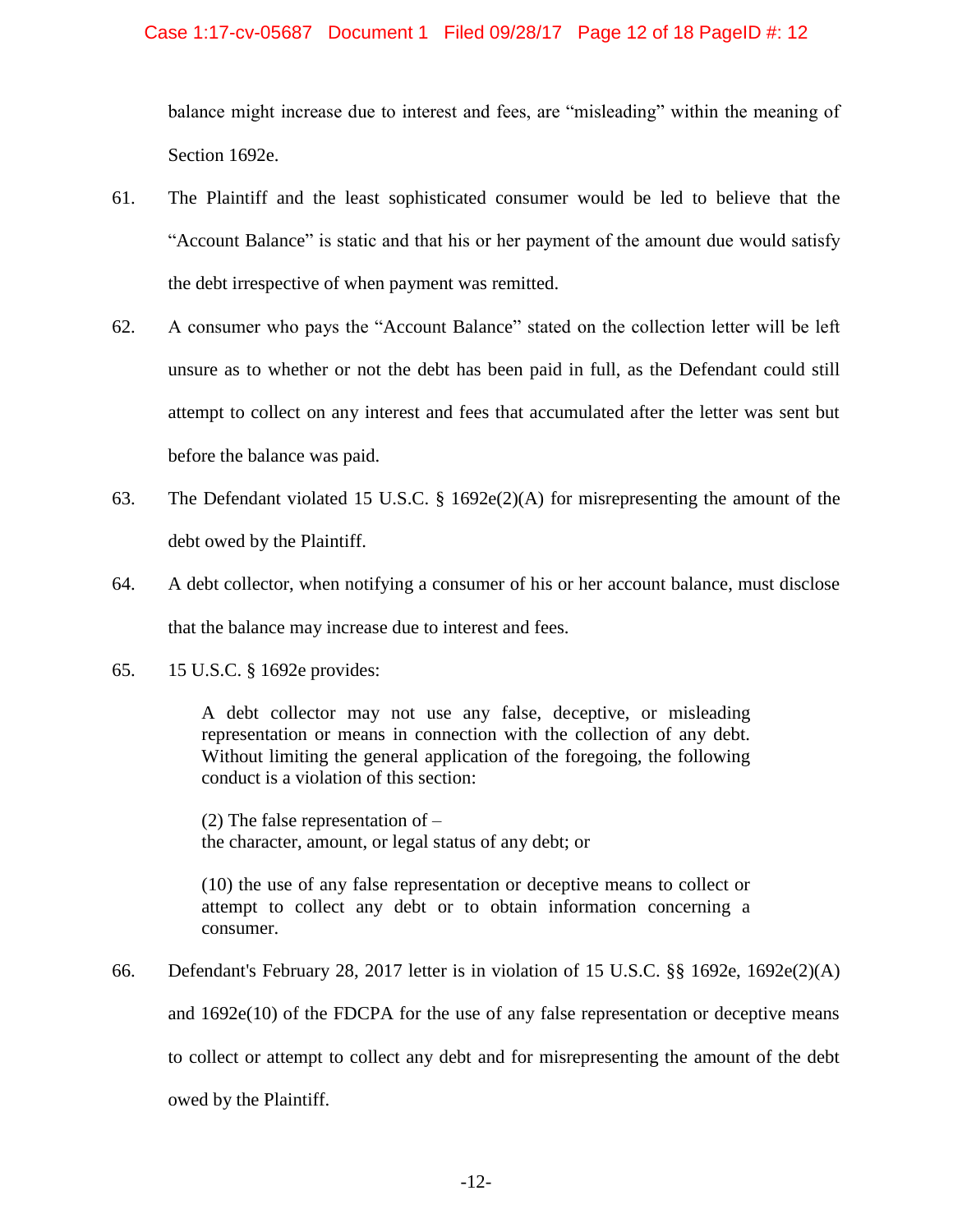- 67. Plaintiff suffered injury in fact by being subjected to unfair and abusive practices of the Defendant.
- 68. Plaintiff suffered actual harm by being the target of the Defendant's misleading debt collection communications.
- 69. Defendant violated the Plaintiff's right not to be the target of misleading debt collection communications.
- 70. Defendant violated the Plaintiff's right to a truthful and fair debt collection process.
- 71. Defendant used materially false, deceptive, misleading representations and means in its attempted collection of Plaintiff's alleged debt.
- 72. Defendant's communications were designed to cause the debtor to suffer a harmful disadvantage in charting a course of action in response to Defendant's collection efforts.
- 73. The FDCPA ensures that consumers are fully and truthfully apprised of the facts and of their rights, the act enables them to understand, make informed decisions about, and participate fully and meaningfully in the debt collection process. The purpose of the FDCPA is to provide information that helps consumers to choose intelligently. The Defendant's false representations misled the Plaintiff in a manner that deprived her of her right to enjoy these benefits, these materially misleading statements trigger liability under section 1692e of the Act.
- 74. These deceptive communications additionally violated the FDCPA since they frustrate the consumer's ability to intelligently choose his or her response.
- 75. Plaintiff seeks to end these violations of the FDCPA. Plaintiff has suffered damages including but not limited to, fear, stress, mental anguish, emotional stress and acute embarrassment. Plaintiff and putative class members are entitled to preliminary and permanent injunctive relief, including, declaratory relief, and damages.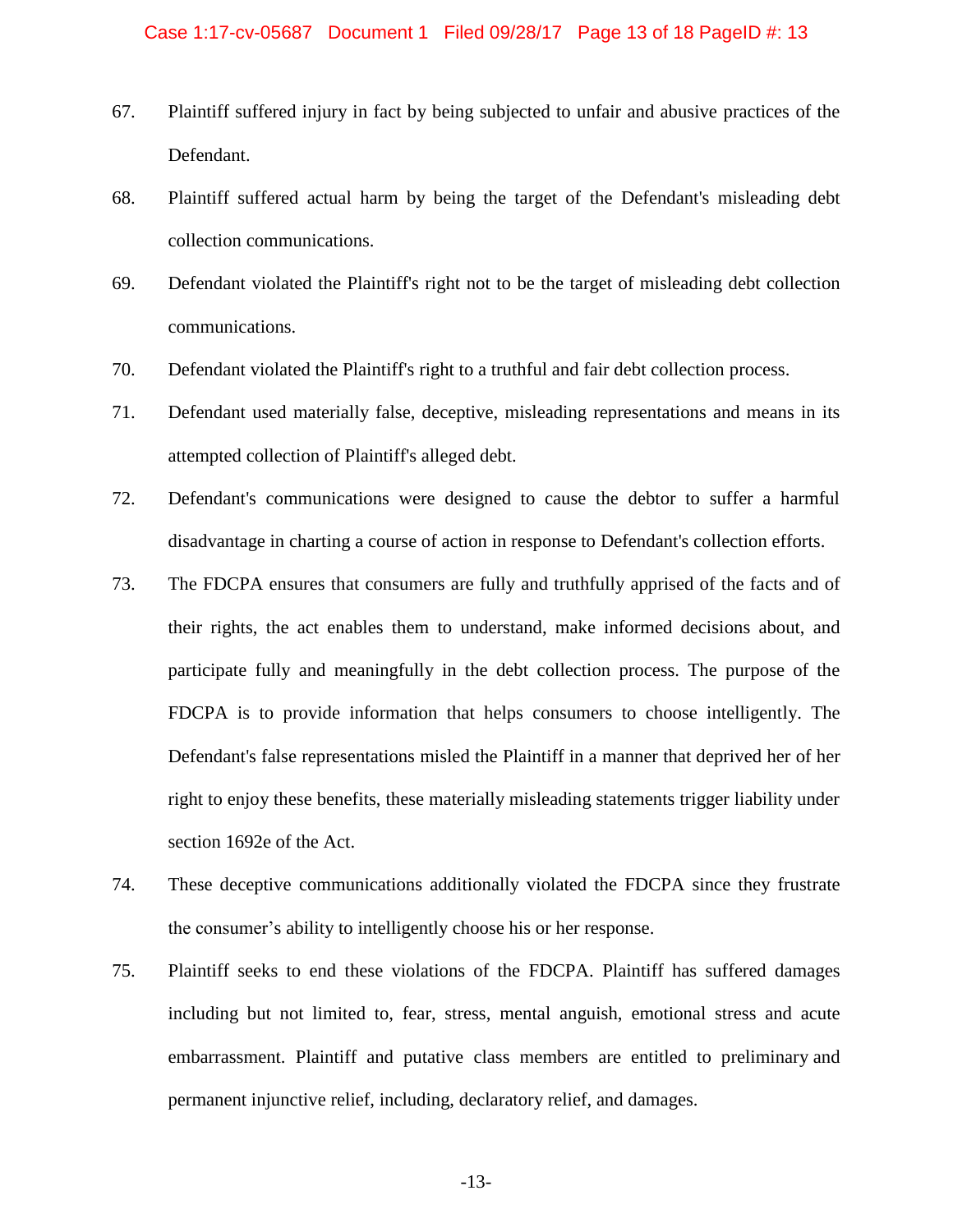#### **CLASS ALLEGATIONS**

- 76. This action is brought as a class action. Plaintiff brings this action on behalf of herself and on behalf of all other persons similarly situated pursuant to Rule 23 of the Federal Rules of Civil Procedure.
- 77. The identities of all class members are readily ascertainable from the records of Firstsource Advantage, LLC and those business and governmental entities on whose behalf it attempts to collect debts.
- 78. Excluded from the Plaintiff's Class is the Defendant and all officers, members, partners, managers, directors, and employees of Firstsource Advantage, LLC, and all of their respective immediate families, and legal counsel for all parties to this action and all members of their immediate families.
- 79. There are questions of law and fact common to the Plaintiff's Class, which common issues predominate over any issues involving only individual class members. The principal issues are whether the Defendant's communications with the Plaintiff, such as the above stated claims, violate provisions of the Fair Debt Collection Practices Act.
- 80. The Plaintiff's claims are typical of the class members, as all are based upon the same facts and legal theories.
- 81. The Plaintiff will fairly and adequately protect the interests of the Plaintiff's Class defined in this complaint. The Plaintiff has retained counsel with experience in handling consumer lawsuits, complex legal issues, and class actions, and neither the Plaintiff nor her attorneys have any interests, which might cause them not to vigorously pursue this action.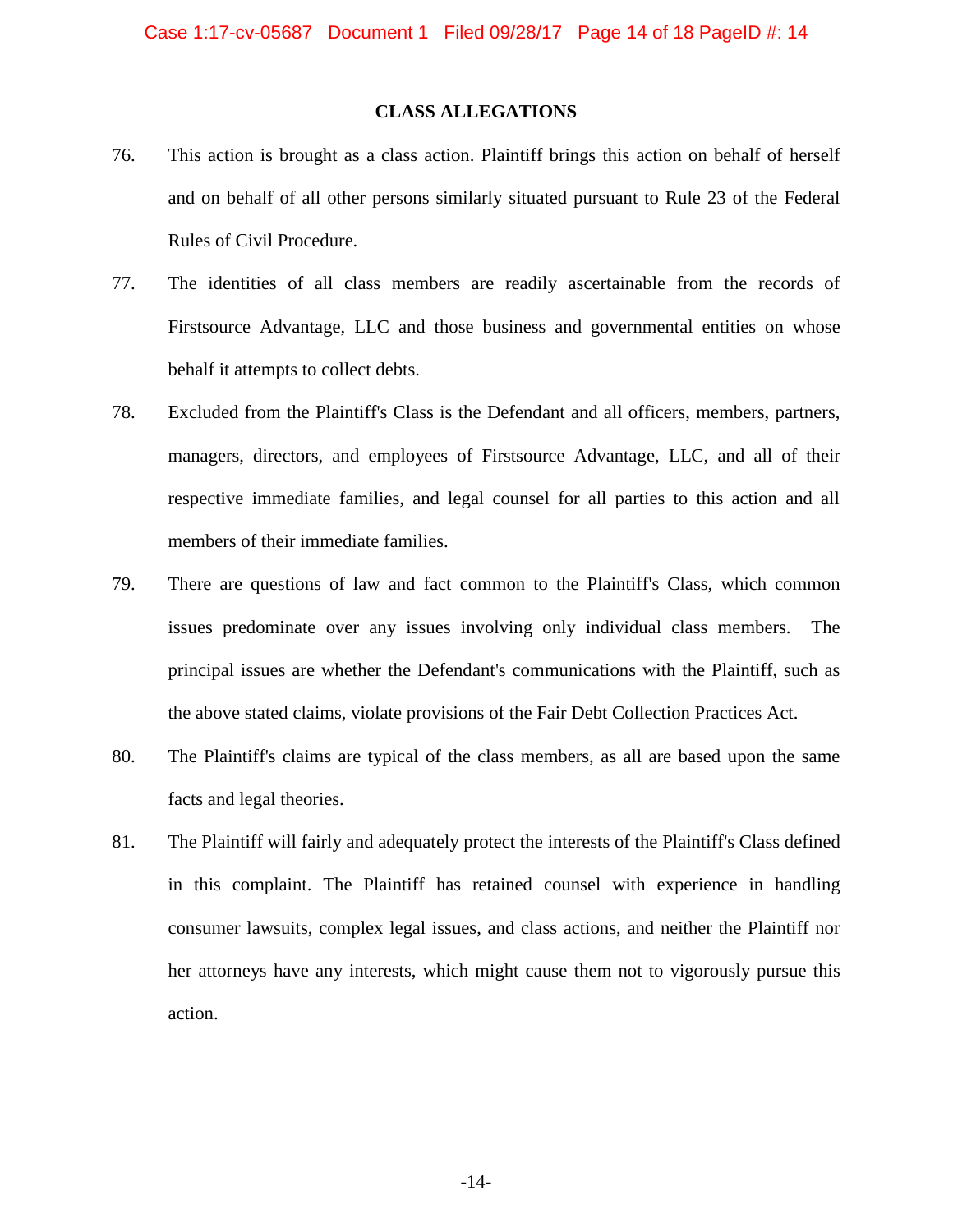- 82. This action has been brought, and may properly be maintained, as a class action pursuant to the provisions of Rule 23 of the Federal Rules of Civil Procedure because there is a well-defined community interest in the litigation:
	- (a) **Numerosity:** The Plaintiff is informed and believes, and on that basis alleges, that the Plaintiff's Class defined above is so numerous that joinder of all members would be impractical.
	- (b) **Common Questions Predominate:** Common questions of law and fact exist as to all members of the Plaintiff's Class and those questions predominate over any questions or issues involving only individual class members. The principal issues are whether the Defendant's communications with the Plaintiff, such as the above stated claims, violate provisions of the Fair Debt Collection Practices Act.
	- (c) **Typicality:** The Plaintiff's claims are typical of the claims of the class members. Plaintiff and all members of the Plaintiff's Class defined in this complaint have claims arising out of the Defendant's common uniform course of conduct complained of herein.
	- (d) **Adequacy:** The Plaintiff will fairly and adequately protect the interests of the class members insofar as Plaintiff has no interests that are adverse to the absent class members. The Plaintiff is committed to vigorously litigating this matter. Plaintiff has also retained counsel experienced in handling consumer lawsuits, complex legal issues, and class actions. Neither the Plaintiff nor her counsel have any interests, which might cause them not to vigorously pursue the instant class action lawsuit.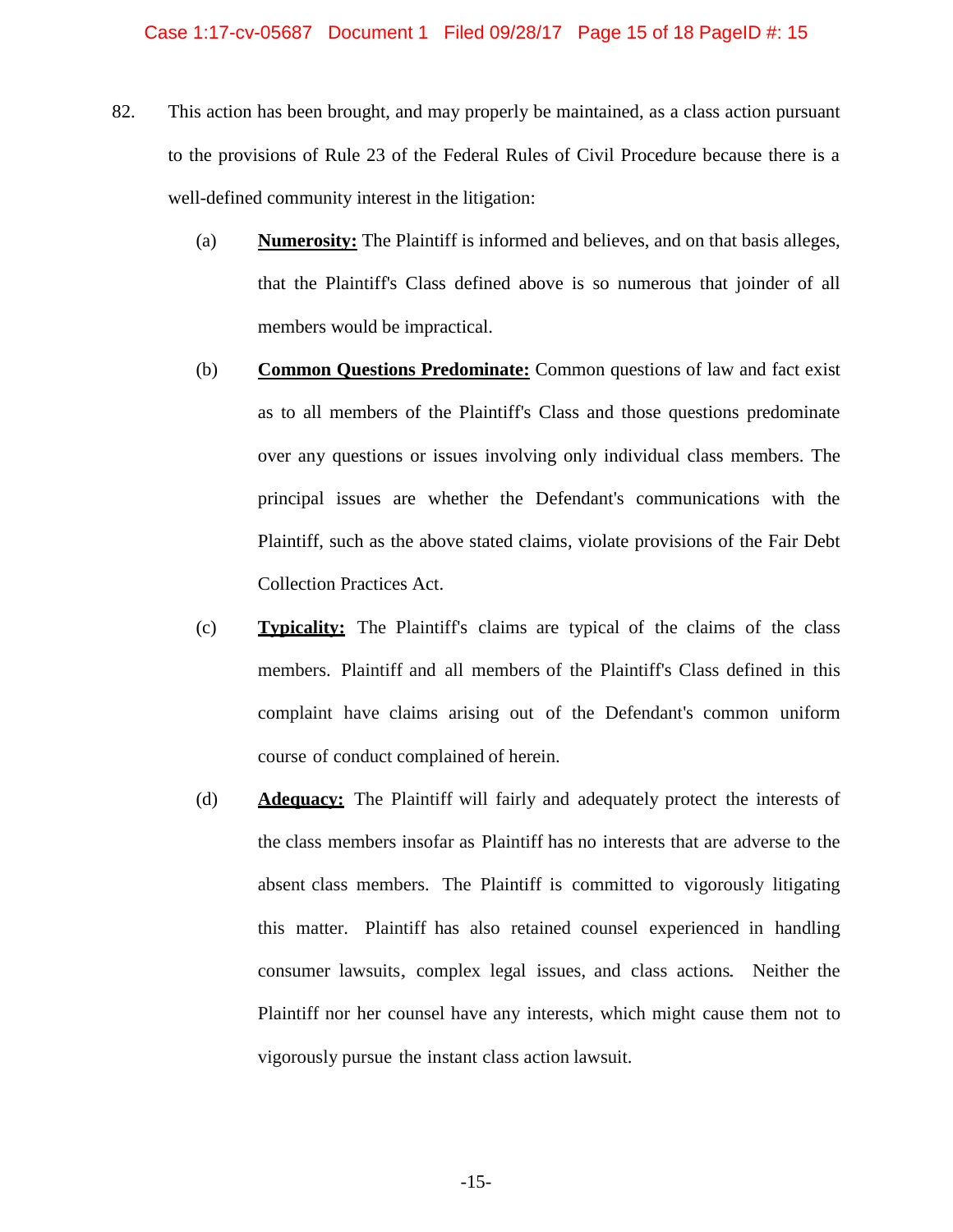- (e) **Superiority:** A class action is superior to the other available means for the fair and efficient adjudication of this controversy because individual joinder of all members would be impracticable. Class action treatment will permit a large number of similarly situated persons to prosecute their common claims in a single forum efficiently and without unnecessary duplication of effort and expense that individual actions would engender. Certification of a class under Rule 23(b)(l)(A) of the Federal Rules of Civil Procedure is appropriate because adjudications with respect to individual members create a risk of inconsistent or varying adjudications which could establish incompatible standards of conduct for Defendant who, on information and belief, collects debts throughout the United States of America.
- 83. Certification of a class under Rule 23(b)(2) of the Federal Rules of Civil Procedure is also appropriate in that a determination that the above stated claims, violate provisions of the Fair Debt Collection Practices Act, and is tantamount to declaratory relief and any monetary relief under the FDCPA would be merely incidental to that determination.
- 84. Certification of a class under Rule 23(b)(3) of the Federal Rules of Civil Procedure is also appropriate in that the questions of law and fact common to members of the Plaintiff's Class predominate over any questions affecting an individual member, and a class action is superior to other available methods for the fair and efficient adjudication of the controversy.
- 85. Further, Defendant has acted, or failed to act, on grounds generally applicable to the Rule (b)(l)(A) and (b)(2) Class, thereby making appropriate final injunctive relief with respect to the Class as a whole.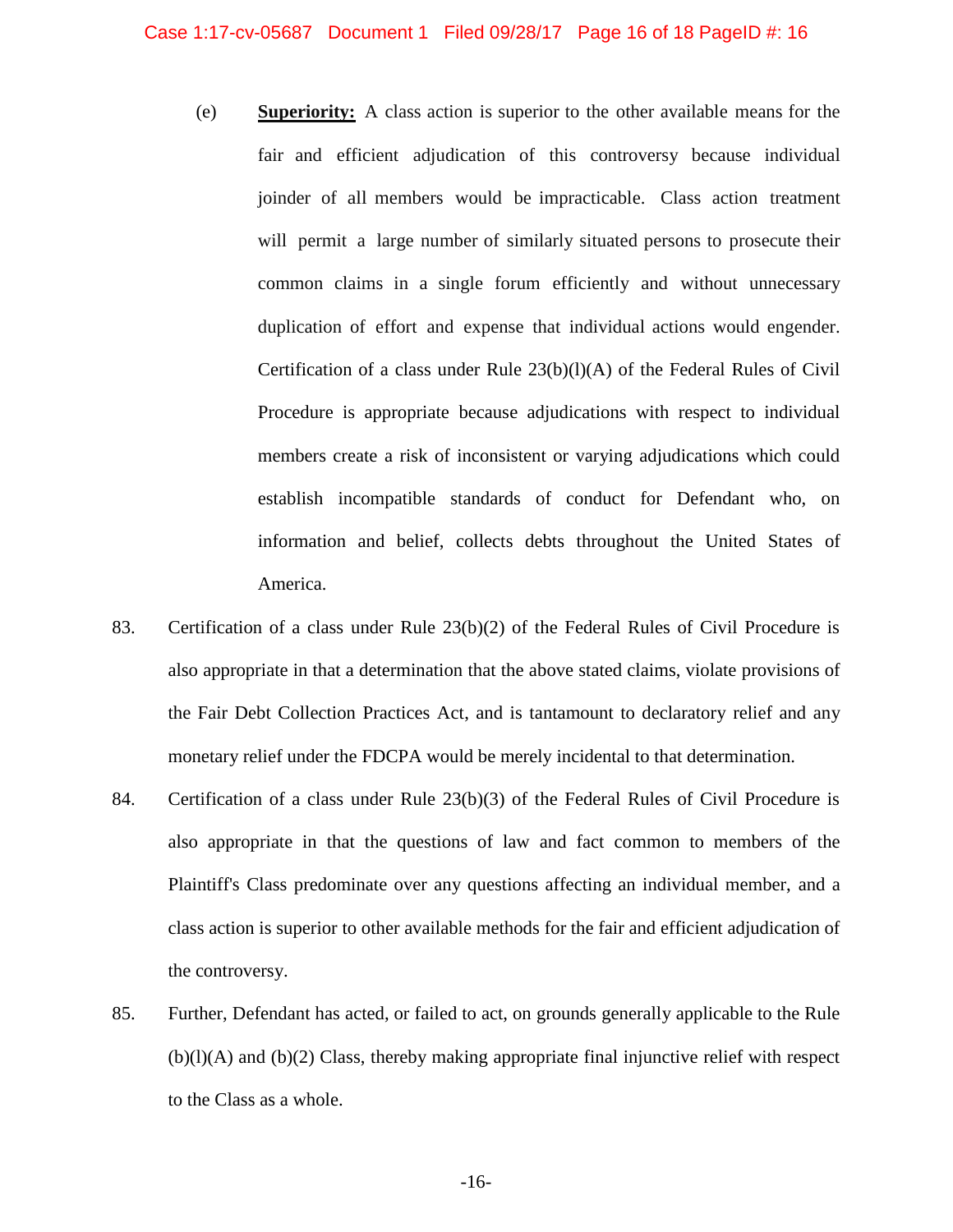86. Depending on the outcome of further investigation and discovery, Plaintiff may, at the time of class certification motion, seek to certify one or more classes only as to particular issues pursuant to Fed. R. Civ. P. 23(c)(4).

#### **CAUSE OF ACTION**

#### **Violations of the Fair Debt Collection Practices Act brought by Plaintiff on behalf of herself and the members of a class, as against the Defendant.**

- 87. Plaintiff repeats, reiterates, and incorporates the allegations contained in paragraphs numbered one (1) through eighty six (86) herein with the same force and effect is if the same were set forth at length herein.
- 88. This cause of action is brought on behalf of Plaintiff and the members of a class.
- 89. The class involves all individuals whom Defendant's records reflect resided in the State of New York and who were sent a collection letter in substantially the same form letter as the letter sent to the Plaintiff on or about February 28, 2017; and (a) the collection letter was sent to a consumer seeking payment of a personal debt; and (b) the collection letter was not returned by the postal service as undelivered; and (c) the Plaintiff asserts that the letter contained violations of 15 U.S.C.  $\S$  1692e, 1692e(2)(A) and 1692e(10) of the FDCPA for the use of any false representation or deceptive means to collect or attempt to collect any debt and for misrepresenting the amount of the debt owed by the Plaintiff.

#### **Violations of the Fair Debt Collection Practices Act**

- 90. The Defendant's actions as set forth above in the within complaint violates the Fair Debt Collection Practices Act.
- 91. Because the Defendant violated the Fair Debt Collection Practices Act, the Plaintiff and the members of the class are entitled to damages in accordance with the Fair Debt Collection Practices Act.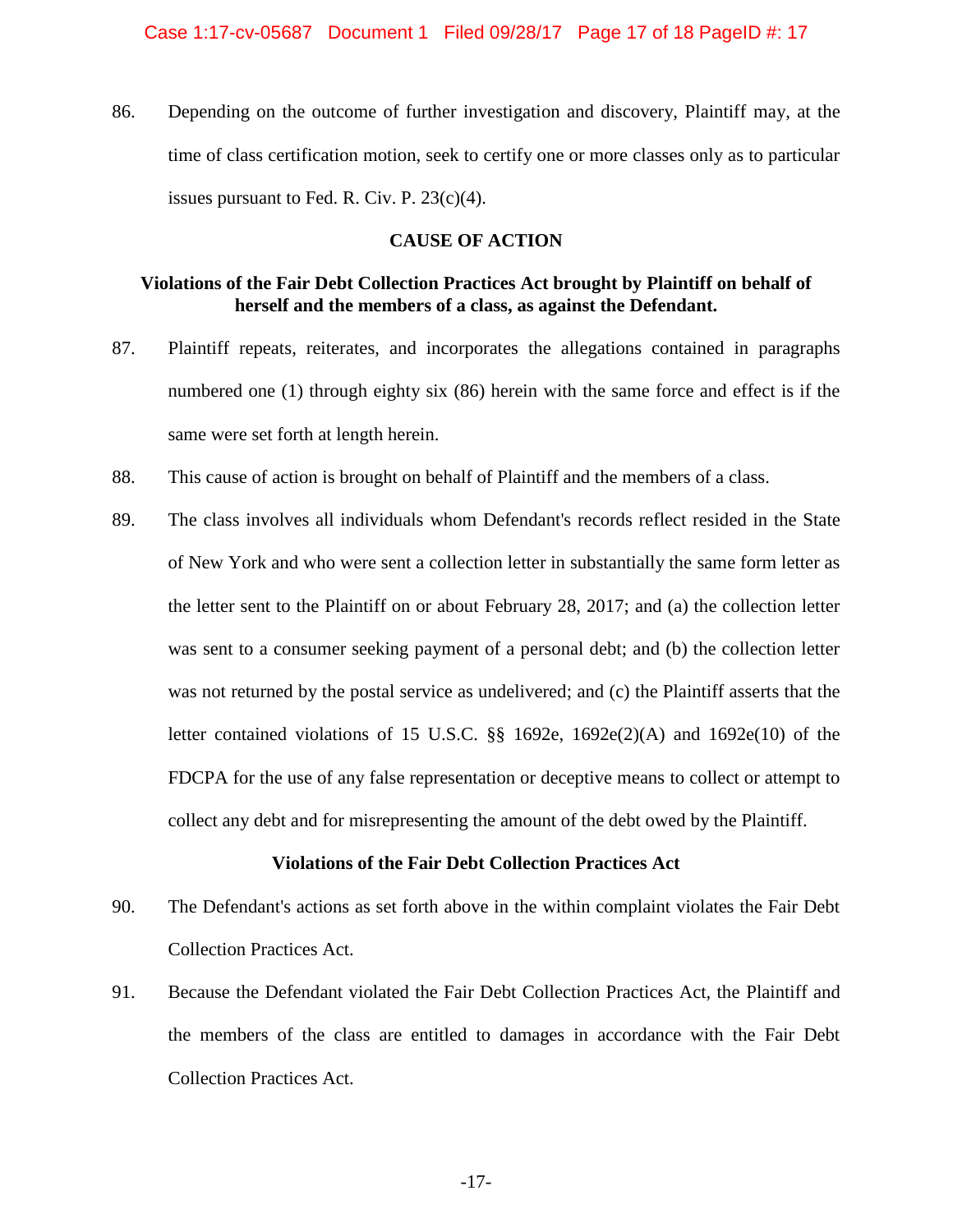#### Case 1:17-cv-05687 Document 1 Filed 09/28/17 Page 18 of 18 PageID #: 18

WHEREFORE, Plaintiff, respectfully requests preliminary and permanent injunctive relief, and that this

Court enter judgment in Plaintiff's favor and against the Defendant and award damages as follows:

- (a) Statutory damages provided under the FDCPA, 15 U.S.C. § 1692(k);
- (b) Attorney fees, litigation expenses and costs incurred in bringing this action; and
- (c) Any other relief that this Court deems appropriate and just under the circumstances.

Dated: Brooklyn, New York September 28, 2017

> /s/ Maxim Maximov\_\_\_\_\_ Maxim Maximov, Esq. Attorneys for the Plaintiff Maxim Maximov, LLP 1701 Avenue P Brooklyn, New York 11229 Office: (718) 395-3459 Facsimile: (718) 408-9570 E-mail: m@maximovlaw.com

Plaintiff requests trial by jury on all issues so triable.

 /s/ Maxim Maximov\_\_\_\_\_ Maxim Maximov, Esq.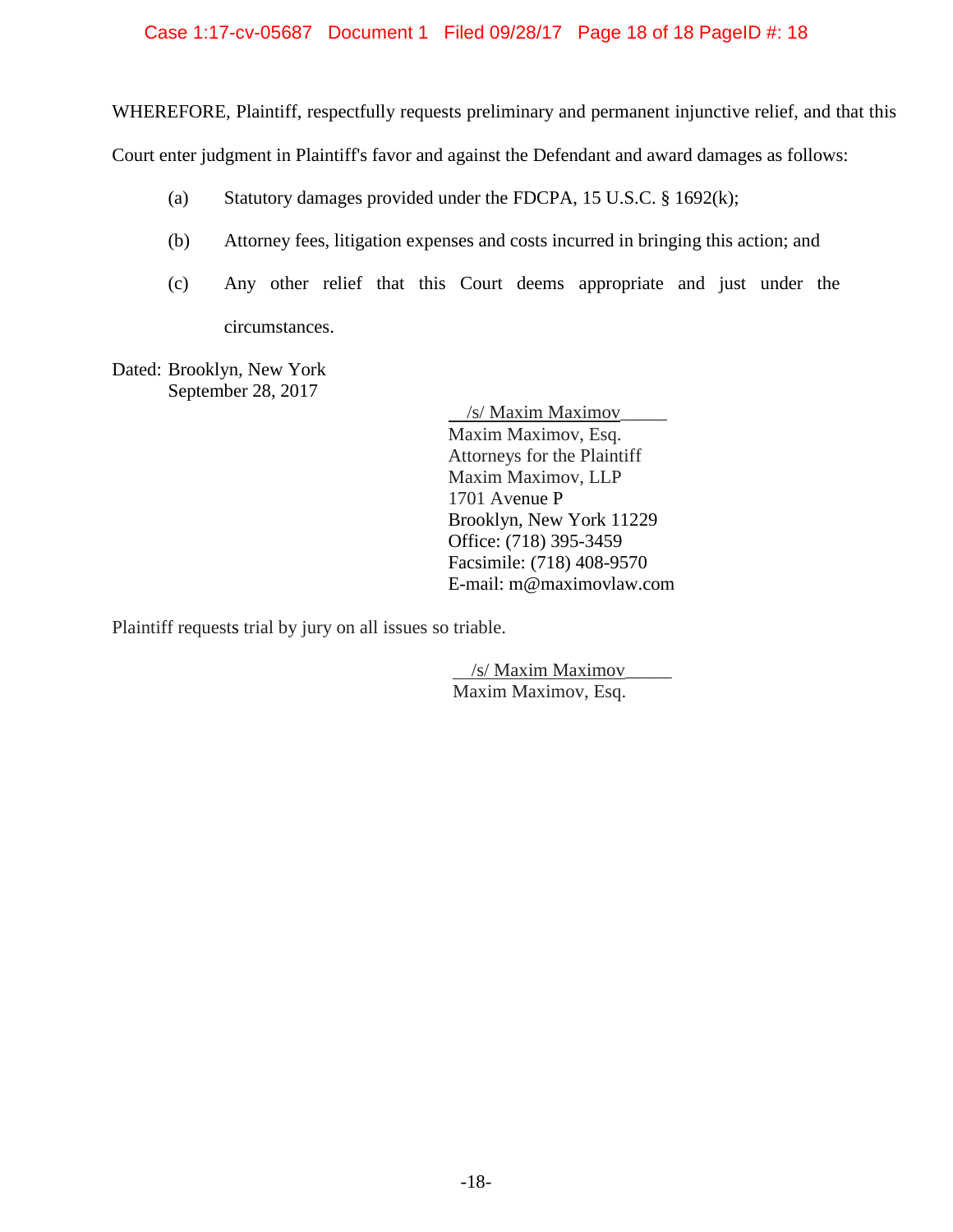## IS 44 (Rev. 1/2013) Case 1:17-cv-05687 Decrypent  $\text{GeVER}$  SHEET Page 1 of 2 PageID #: 19

The JS 44 civil cover sheet and the information contained herein neither replace nor supplement the filing and service of pleadings or other papers as required by law, except as provided by local rules of court. This form,

| I. (a) PLAINTIFFS                                                                                                                                                                                                                                                                                                                                                                                                                                                                                                                                                                                                                                       |                                                                                                                                                                                                                                                                                                                                                                                                                                                                                                                                                                                                                                                                  |                                                                                                                                                                                                                                                                                                                                                                                                                                                                                                                                                                                                                                                                                                              | <b>DEFENDANTS</b>                                                                                                                                                                                                                                                                                                                                                                                                                                       |                                                                                                                                                                                                                                                                                                                                                                                                                                                                                       |                                                                                                                                                                                                                                                                                                                                                                                                                                                                                                                                                                                                                                                              |
|---------------------------------------------------------------------------------------------------------------------------------------------------------------------------------------------------------------------------------------------------------------------------------------------------------------------------------------------------------------------------------------------------------------------------------------------------------------------------------------------------------------------------------------------------------------------------------------------------------------------------------------------------------|------------------------------------------------------------------------------------------------------------------------------------------------------------------------------------------------------------------------------------------------------------------------------------------------------------------------------------------------------------------------------------------------------------------------------------------------------------------------------------------------------------------------------------------------------------------------------------------------------------------------------------------------------------------|--------------------------------------------------------------------------------------------------------------------------------------------------------------------------------------------------------------------------------------------------------------------------------------------------------------------------------------------------------------------------------------------------------------------------------------------------------------------------------------------------------------------------------------------------------------------------------------------------------------------------------------------------------------------------------------------------------------|---------------------------------------------------------------------------------------------------------------------------------------------------------------------------------------------------------------------------------------------------------------------------------------------------------------------------------------------------------------------------------------------------------------------------------------------------------|---------------------------------------------------------------------------------------------------------------------------------------------------------------------------------------------------------------------------------------------------------------------------------------------------------------------------------------------------------------------------------------------------------------------------------------------------------------------------------------|--------------------------------------------------------------------------------------------------------------------------------------------------------------------------------------------------------------------------------------------------------------------------------------------------------------------------------------------------------------------------------------------------------------------------------------------------------------------------------------------------------------------------------------------------------------------------------------------------------------------------------------------------------------|
| <b>NAOMI MISONZHNIK</b>                                                                                                                                                                                                                                                                                                                                                                                                                                                                                                                                                                                                                                 |                                                                                                                                                                                                                                                                                                                                                                                                                                                                                                                                                                                                                                                                  |                                                                                                                                                                                                                                                                                                                                                                                                                                                                                                                                                                                                                                                                                                              | FIRSTSOURCE ADVANTAGE, LLC                                                                                                                                                                                                                                                                                                                                                                                                                              |                                                                                                                                                                                                                                                                                                                                                                                                                                                                                       |                                                                                                                                                                                                                                                                                                                                                                                                                                                                                                                                                                                                                                                              |
| (b) County of Residence of First Listed Plaintiff<br><b>KINGS</b><br>(EXCEPT IN U.S. PLAINTIFF CASES)                                                                                                                                                                                                                                                                                                                                                                                                                                                                                                                                                   |                                                                                                                                                                                                                                                                                                                                                                                                                                                                                                                                                                                                                                                                  |                                                                                                                                                                                                                                                                                                                                                                                                                                                                                                                                                                                                                                                                                                              | County of Residence of First Listed Defendant                                                                                                                                                                                                                                                                                                                                                                                                           |                                                                                                                                                                                                                                                                                                                                                                                                                                                                                       |                                                                                                                                                                                                                                                                                                                                                                                                                                                                                                                                                                                                                                                              |
|                                                                                                                                                                                                                                                                                                                                                                                                                                                                                                                                                                                                                                                         |                                                                                                                                                                                                                                                                                                                                                                                                                                                                                                                                                                                                                                                                  |                                                                                                                                                                                                                                                                                                                                                                                                                                                                                                                                                                                                                                                                                                              | (IN U.S. PLAINTIFF CASES ONLY)<br>IN LAND CONDEMNATION CASES, USE THE LOCATION OF<br>NOTE:<br>THE TRACT OF LAND INVOLVED.                                                                                                                                                                                                                                                                                                                               |                                                                                                                                                                                                                                                                                                                                                                                                                                                                                       |                                                                                                                                                                                                                                                                                                                                                                                                                                                                                                                                                                                                                                                              |
| (c) Attorneys (Firm Name, Address, and Telephone Number)<br>MAXIM MAXIMOV, LLP<br>1701 AVENUE P<br>BROOKLYN, NEW YORK 11229                                                                                                                                                                                                                                                                                                                                                                                                                                                                                                                             |                                                                                                                                                                                                                                                                                                                                                                                                                                                                                                                                                                                                                                                                  | OFFICE: (718) 395-3459<br>FAX: (718) 408-9570<br>E-MAIL: M@MAXIMOVLAW.COM                                                                                                                                                                                                                                                                                                                                                                                                                                                                                                                                                                                                                                    | Attorneys (If Known)                                                                                                                                                                                                                                                                                                                                                                                                                                    |                                                                                                                                                                                                                                                                                                                                                                                                                                                                                       |                                                                                                                                                                                                                                                                                                                                                                                                                                                                                                                                                                                                                                                              |
| <b>II. BASIS OF JURISDICTION</b> (Place an "X" in One Box Only)                                                                                                                                                                                                                                                                                                                                                                                                                                                                                                                                                                                         |                                                                                                                                                                                                                                                                                                                                                                                                                                                                                                                                                                                                                                                                  |                                                                                                                                                                                                                                                                                                                                                                                                                                                                                                                                                                                                                                                                                                              |                                                                                                                                                                                                                                                                                                                                                                                                                                                         |                                                                                                                                                                                                                                                                                                                                                                                                                                                                                       | <b>III. CITIZENSHIP OF PRINCIPAL PARTIES</b> (Place an "X" in One Box for Plaintiff                                                                                                                                                                                                                                                                                                                                                                                                                                                                                                                                                                          |
| $\Box$ 1 U.S. Government<br>Plaintiff                                                                                                                                                                                                                                                                                                                                                                                                                                                                                                                                                                                                                   | × 3 Federal Ouestion<br>(U.S. Government Not a Party)                                                                                                                                                                                                                                                                                                                                                                                                                                                                                                                                                                                                            |                                                                                                                                                                                                                                                                                                                                                                                                                                                                                                                                                                                                                                                                                                              | (For Diversity Cases Only)<br>Citizen of This State                                                                                                                                                                                                                                                                                                                                                                                                     | DEF<br>PTF<br>$\Box$ 1<br>$\Box$ 1<br>Incorporated or Principal Place<br>of Business In This State                                                                                                                                                                                                                                                                                                                                                                                    | and One Box for Defendant)<br>PTF<br>DEF<br>$\Box$ 4<br>$\Box$ 4                                                                                                                                                                                                                                                                                                                                                                                                                                                                                                                                                                                             |
| $\Box$ 2 U.S. Government<br>Defendant                                                                                                                                                                                                                                                                                                                                                                                                                                                                                                                                                                                                                   | $\Box$ 4 Diversity                                                                                                                                                                                                                                                                                                                                                                                                                                                                                                                                                                                                                                               | (Indicate Citizenship of Parties in Item III)                                                                                                                                                                                                                                                                                                                                                                                                                                                                                                                                                                                                                                                                | Citizen of Another State                                                                                                                                                                                                                                                                                                                                                                                                                                | $\Box$ 2 Incorporated <i>and</i> Principal Place<br>$\Box$ 2<br>of Business In Another State                                                                                                                                                                                                                                                                                                                                                                                          | $\square$ 5<br>$\Box$ 5                                                                                                                                                                                                                                                                                                                                                                                                                                                                                                                                                                                                                                      |
|                                                                                                                                                                                                                                                                                                                                                                                                                                                                                                                                                                                                                                                         |                                                                                                                                                                                                                                                                                                                                                                                                                                                                                                                                                                                                                                                                  |                                                                                                                                                                                                                                                                                                                                                                                                                                                                                                                                                                                                                                                                                                              | Citizen or Subject of a<br>Foreign Country                                                                                                                                                                                                                                                                                                                                                                                                              | $\Box$ 3 Foreign Nation<br>$\Box$ 3                                                                                                                                                                                                                                                                                                                                                                                                                                                   | $\Box$ 6<br>$\Box$ 6                                                                                                                                                                                                                                                                                                                                                                                                                                                                                                                                                                                                                                         |
| <b>IV. NATURE OF SUIT</b> (Place an "X" in One Box Only)                                                                                                                                                                                                                                                                                                                                                                                                                                                                                                                                                                                                |                                                                                                                                                                                                                                                                                                                                                                                                                                                                                                                                                                                                                                                                  |                                                                                                                                                                                                                                                                                                                                                                                                                                                                                                                                                                                                                                                                                                              |                                                                                                                                                                                                                                                                                                                                                                                                                                                         |                                                                                                                                                                                                                                                                                                                                                                                                                                                                                       |                                                                                                                                                                                                                                                                                                                                                                                                                                                                                                                                                                                                                                                              |
| <b>CONTRACT</b><br>$\Box$ 110 Insurance<br>$\Box$ 120 Marine<br>$\Box$ 130 Miller Act<br>$\Box$ 140 Negotiable Instrument<br>$\Box$ 150 Recovery of Overpayment<br>& Enforcement of Judgment<br>151 Medicare Act<br>□ 152 Recovery of Defaulted<br><b>Student Loans</b><br>(Excludes Veterans)<br>153 Recovery of Overpayment<br>of Veteran's Benefits<br>$\Box$ 160 Stockholders' Suits<br>190 Other Contract<br>195 Contract Product Liability<br>196 Franchise<br><b>REAL PROPERTY</b><br>210 Land Condemnation<br>220 Foreclosure<br>□ 230 Rent Lease & Ejectment<br>240 Torts to Land<br>245 Tort Product Liability<br>290 All Other Real Property | PERSONAL INJURY<br>$\Box$ 310 Airplane<br>$\Box$ 315 Airplane Product<br>Liability<br>$\Box$ 320 Assault, Libel &<br>Slander<br>330 Federal Employers'<br>Liability<br>□ 340 Marine<br>345 Marine Product<br>Liability<br>□ 350 Motor Vehicle<br>□ 355 Motor Vehicle<br><b>Product Liability</b><br>360 Other Personal<br>Injury<br>$\Box$ 362 Personal Injury -<br>Medical Malpractice<br><b>CIVIL RIGHTS</b><br>$\Box$ 440 Other Civil Rights<br>$\Box$ 441 Voting<br>$\Box$ 442 Employment<br>$\Box$ 443 Housing/<br>Accommodations<br>$\Box$ 445 Amer. w/Disabilities -<br>Employment<br>$\square$ 446 Amer. w/Disabilities<br>Other<br>$\Box$ 448 Education | <b>TORTS</b><br>PERSONAL INJURY<br>$\Box$ 365 Personal Injury -<br>Product Liability<br>367 Health Care/<br>Pharmaceutical<br>Personal Injury<br>Product Liability<br>368 Asbestos Personal<br><b>Injury Product</b><br>Liability<br>PERSONAL PROPERTY<br>370 Other Fraud<br>$\Box$ 371 Truth in Lending<br>380 Other Personal<br><b>Property Damage</b><br>385 Property Damage<br>Product Liability<br>PRISONER PETITIONS<br><b>Habeas Corpus:</b><br>$\Box$ 463 Alien Detainee<br>$\Box$ 510 Motions to Vacate<br>Sentence<br>$\Box$ 530 General<br>535 Death Penalty<br>Other:<br>$\Box$ 540 Mandamus & Other<br>$\Box$ 550 Civil Rights<br>555 Prison Condition<br>560 Civil Detainee -<br>Conditions of | <b>FORFEITURE/PENALTY</b><br>□ 625 Drug Related Seizure<br>of Property 21 USC 881<br>$\Box$ 690 Other<br><b>LABOR</b><br>710 Fair Labor Standards<br>Act<br>720 Labor/Management<br>Relations<br>740 Railway Labor Act<br>751 Family and Medical<br>Leave Act<br>790 Other Labor Litigation<br>791 Employee Retirement<br>Income Security Act<br><b>IMMIGRATION</b><br>$\Box$ 462 Naturalization Application<br>$\Box$ 465 Other Immigration<br>Actions | <b>BANKRUPTCY</b><br>158 152 422 Appeal 28 USC 158<br>$\Box$ 423 Withdrawal<br>28 USC 157<br><b>PROPERTY RIGHTS</b><br>$\Box$ 820 Copyrights<br>□ 830 Patent<br>$\Box$ 840 Trademark<br><b>SOCIAL SECURITY</b><br>$\Box$ 861 HIA (1395ff)<br>$\Box$ 862 Black Lung (923)<br>$\Box$ 863 DIWC/DIWW (405(g))<br>$\Box$ 864 SSID Title XVI<br>$\Box$ 865 RSI (405(g))<br><b>FEDERAL TAX SUITS</b><br>□ 870 Taxes (U.S. Plaintiff<br>or Defendant)<br>□ 871 IRS-Third Party<br>26 USC 7609 | <b>OTHER STATUTES</b><br>375 False Claims Act<br>$\Box$ 400 State Reapportionment<br>$\Box$ 410 Antitrust<br>$\Box$ 430 Banks and Banking<br>450 Commerce<br>$\Box$ 460 Deportation<br>1 470 Racketeer Influenced and<br>Corrupt Organizations<br>480 Consumer Credit<br>$\Box$ 490 Cable/Sat TV<br>□ 850 Securities/Commodities/<br>Exchange<br>1 890 Other Statutory Actions<br>5 891 Agricultural Acts<br>1 893 Environmental Matters<br>1 895 Freedom of Information<br>Act<br>$\Box$ 896 Arbitration<br>□ 899 Administrative Procedure<br>Act/Review or Appeal of<br><b>Agency Decision</b><br>$\Box$ 950 Constitutionality of<br><b>State Statutes</b> |
| V. ORIGIN (Place an "X" in One Box Only)<br>$\boxtimes$ 1 Original                                                                                                                                                                                                                                                                                                                                                                                                                                                                                                                                                                                      | $\Box$ 2 Removed from<br>$\Box$ 3                                                                                                                                                                                                                                                                                                                                                                                                                                                                                                                                                                                                                                | Confinement<br>Remanded from                                                                                                                                                                                                                                                                                                                                                                                                                                                                                                                                                                                                                                                                                 | $\Box$ 4 Reinstated or $\Box$ 5 Transferred from                                                                                                                                                                                                                                                                                                                                                                                                        | $\Box$ 6 Multidistrict                                                                                                                                                                                                                                                                                                                                                                                                                                                                |                                                                                                                                                                                                                                                                                                                                                                                                                                                                                                                                                                                                                                                              |
| Proceeding                                                                                                                                                                                                                                                                                                                                                                                                                                                                                                                                                                                                                                              | State Court                                                                                                                                                                                                                                                                                                                                                                                                                                                                                                                                                                                                                                                      | Appellate Court                                                                                                                                                                                                                                                                                                                                                                                                                                                                                                                                                                                                                                                                                              | Reopened<br>(specify)                                                                                                                                                                                                                                                                                                                                                                                                                                   | Another District<br>Litigation                                                                                                                                                                                                                                                                                                                                                                                                                                                        |                                                                                                                                                                                                                                                                                                                                                                                                                                                                                                                                                                                                                                                              |
| VI. CAUSE OF ACTION                                                                                                                                                                                                                                                                                                                                                                                                                                                                                                                                                                                                                                     | Brief description of cause:                                                                                                                                                                                                                                                                                                                                                                                                                                                                                                                                                                                                                                      |                                                                                                                                                                                                                                                                                                                                                                                                                                                                                                                                                                                                                                                                                                              | Cite the U.S. Civil Statute under which you are filing (Do not cite jurisdictional statutes unless diversity):<br>15 U.S.C. SECTION 1692 -- FAIR DEBT COLLECTION PRACTICES ACT (FDCPA)<br>UNLAWFUL AND DECEITFUL DEBT COLLECTION BUSINESS PRACTICES                                                                                                                                                                                                     |                                                                                                                                                                                                                                                                                                                                                                                                                                                                                       |                                                                                                                                                                                                                                                                                                                                                                                                                                                                                                                                                                                                                                                              |
| VII. REQUESTED IN<br><b>COMPLAINT:</b>                                                                                                                                                                                                                                                                                                                                                                                                                                                                                                                                                                                                                  | UNDER RULE 23, F.R.Cv.P.                                                                                                                                                                                                                                                                                                                                                                                                                                                                                                                                                                                                                                         | <b>X</b> CHECK IF THIS IS A CLASS ACTION                                                                                                                                                                                                                                                                                                                                                                                                                                                                                                                                                                                                                                                                     | <b>DEMAND</b> \$                                                                                                                                                                                                                                                                                                                                                                                                                                        | <b>JURY DEMAND:</b>                                                                                                                                                                                                                                                                                                                                                                                                                                                                   | CHECK YES only if demanded in complaint:<br>$\times$ Yes<br>$\square$ No                                                                                                                                                                                                                                                                                                                                                                                                                                                                                                                                                                                     |
| VIII. RELATED CASE(S)<br>IF ANY                                                                                                                                                                                                                                                                                                                                                                                                                                                                                                                                                                                                                         | (See instructions):                                                                                                                                                                                                                                                                                                                                                                                                                                                                                                                                                                                                                                              | <b>JUDGE</b>                                                                                                                                                                                                                                                                                                                                                                                                                                                                                                                                                                                                                                                                                                 |                                                                                                                                                                                                                                                                                                                                                                                                                                                         | DOCKET NUMBER                                                                                                                                                                                                                                                                                                                                                                                                                                                                         |                                                                                                                                                                                                                                                                                                                                                                                                                                                                                                                                                                                                                                                              |
| <b>DATE</b><br>09/28/2017<br><b>FOR OFFICE USE ONLY</b>                                                                                                                                                                                                                                                                                                                                                                                                                                                                                                                                                                                                 |                                                                                                                                                                                                                                                                                                                                                                                                                                                                                                                                                                                                                                                                  | SIGNATURE OF ATTORNEY OF RECORD<br>/S/ MAXIM MAXIMOV, ESQ.                                                                                                                                                                                                                                                                                                                                                                                                                                                                                                                                                                                                                                                   |                                                                                                                                                                                                                                                                                                                                                                                                                                                         |                                                                                                                                                                                                                                                                                                                                                                                                                                                                                       |                                                                                                                                                                                                                                                                                                                                                                                                                                                                                                                                                                                                                                                              |
| <b>RECEIPT#</b>                                                                                                                                                                                                                                                                                                                                                                                                                                                                                                                                                                                                                                         | <b>AMOUNT</b>                                                                                                                                                                                                                                                                                                                                                                                                                                                                                                                                                                                                                                                    | <b>APPLYING IFP</b>                                                                                                                                                                                                                                                                                                                                                                                                                                                                                                                                                                                                                                                                                          | <b>JUDGE</b>                                                                                                                                                                                                                                                                                                                                                                                                                                            | MAG. JUDGE                                                                                                                                                                                                                                                                                                                                                                                                                                                                            |                                                                                                                                                                                                                                                                                                                                                                                                                                                                                                                                                                                                                                                              |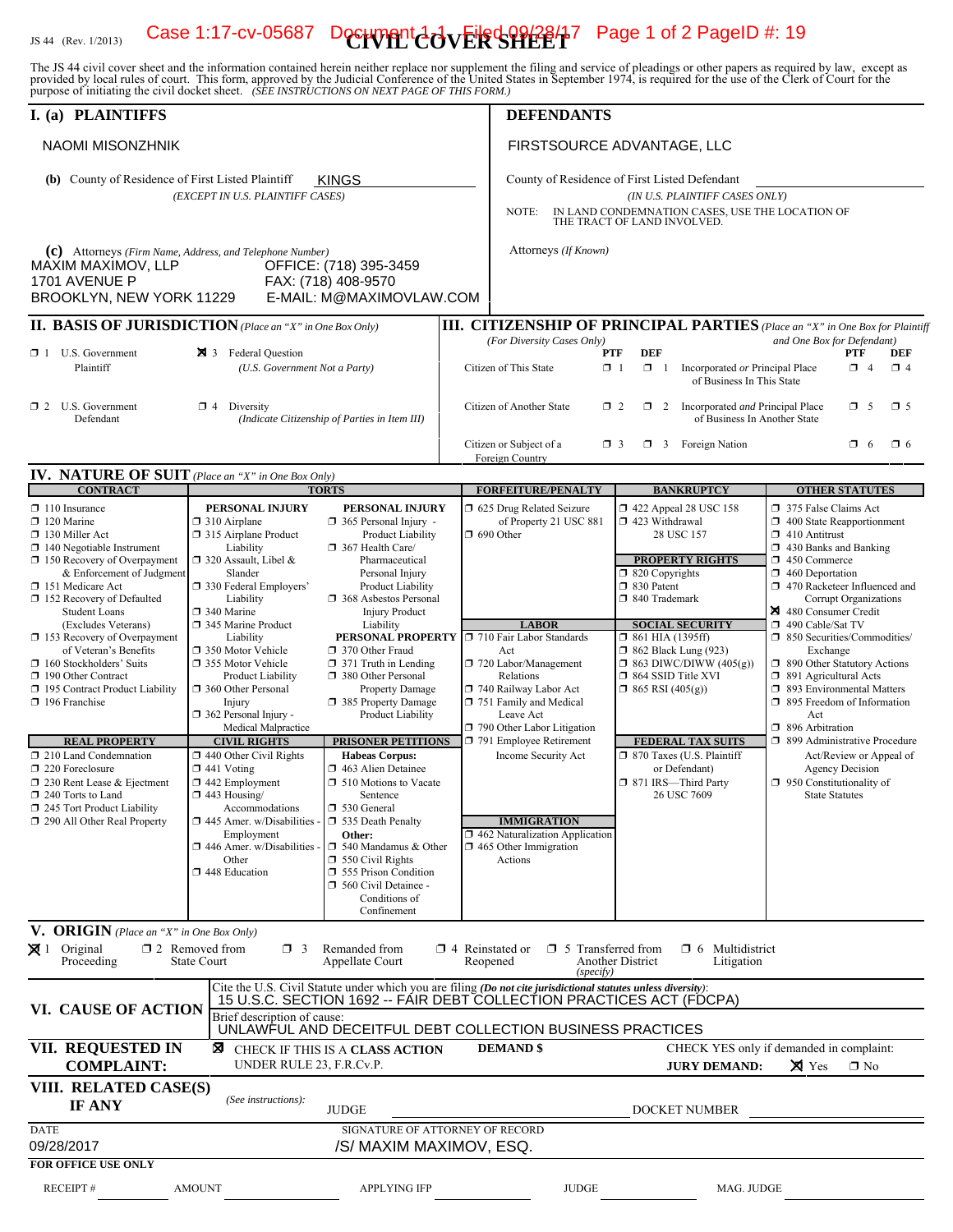#### Case 1:17-cv-056R7 I**EICATHON OF ARBITRAEION FELGIBHLEIT** ageID #: 20

Local Arbitration Rule 83.10 provides that with certain exceptions, actions seeking money damages only in an amount not in excess of \$150,000, exclusive of interest and costs, are eligible for compulsory arbitration. The amount of damages is presumed to be below the threshold amount unless a certification to the contrary is filed.

I, counsel for \_\_\_\_\_\_\_\_\_\_\_, do hereby certify that the above captioned civil action is ineligible for compulsory arbitration for the following reason(s):  $I, N/A$ 

□ monetary damages sought are in excess of \$150,000, exclusive of interest and costs,

 $\Box$ the complaint seeks injunctive relief,

 $\Box$ the matter is otherwise ineligible for the following reason

#### **DISCLOSURE STATEMENT - FEDERAL RULES CIVIL PROCEDURE 7.1**

Identify any parent corporation and any publicly held corporation that owns 10% or more or its stocks:

N/A

#### **RELATED CASE STATEMENT (Section VIII on the Front of this Form)**

Please list all cases that are arguably related pursuant to Division of Business Rule 50.3.1 in Section VIII on the front of this form. Rule 50.3.1 (a) provides that "A civil case is "related" to another civil case for purposes of this guideline when, because of the similarity of facts and legal issues or because the cases arise from the same transactions or events, a substantial saving of judicial resources is likely to result from assigning both cases to the same judge and magistrate judge." Rule 50.3.1 (b) provides that " A civil case shall not be deemed "related" to another civil case merely because the civil case: (A) involves identical legal issues, or (B) involves the same parties." Rule 50.3.1 (c) further provides that "Presumptively, and subject to the power of a judge to determine otherwise pursuant to paragraph (d), civil cases shall not be deemed to be "related" unless both cases are still pending before the court."

#### **NY-E DIVISION OF BUSINESS RULE 50.1(d)(2)**

1.) Is the civil action being filed in the Eastern District removed from a New York State Court located in Nassau or Suffolk County: NO

2.) If you answered "no" above: a) Did the events or omissions giving rise to the claim or claims, or a substantial part thereof, occur in Nassau or Suffolk County? NO NO<br>
ISW<br>
IC PO

b) Did the events of omissions giving rise to the claim or claims, or a substantial part thereof, occur in the Eastern District? YES

If your answer to question 2 (b) is "No," does the defendant (or a majority of the defendants, if there is more than one) reside in Nassau or Suffolk County, or, in an interpleader action, does the claimant (or a majority of the claimants, if there is more than one) reside in Nassau or Suffolk County?

(Note: A corporation shall be considered a resident of the County in which it has the most significant contacts).

#### **BAR ADMISSION**

I am currently admitted in the Eastern District of New York and currently a member in good standing of the bar of this court.<br>No Yes No

Are you currently the subject of any disciplinary action (s) in this or any other state or federal court?

Yes (If yes, please explain)  $\overrightarrow{X}$  No

I certify the accuracy of all information provided above.

Signature:\_\_/S/ MAXIM MAXIMOV, ESQ.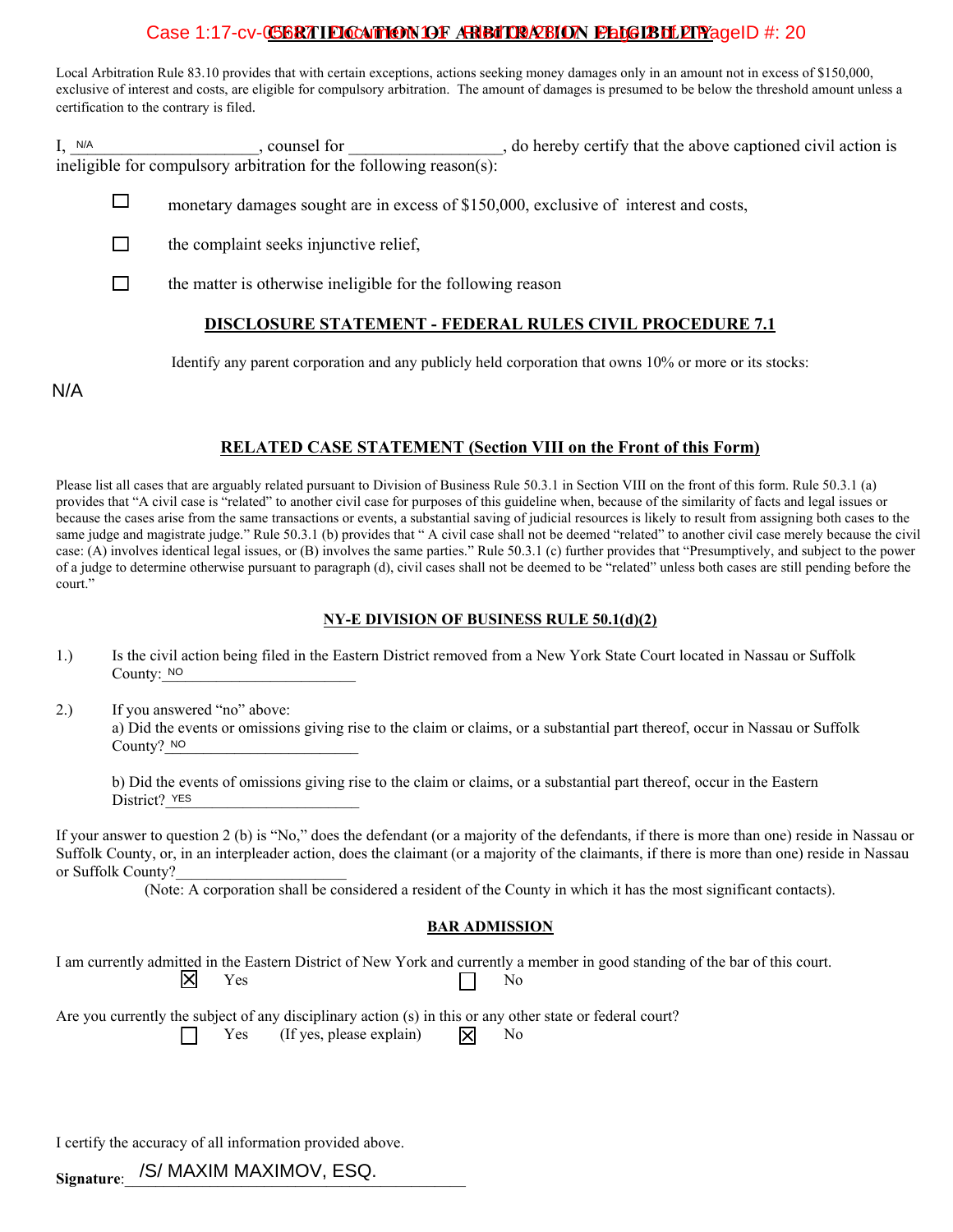| <b>PERSUNAL AND CONFIDENTIAL</b><br>PO BOX 26315<br>LEHIGH VALLEY PA 18002-6315<br><b>HRANDARHARA</b><br>023/A01A/SS/815/11/22/2016/NY<br>63348-22A<br>Naomi Misonzhnik<br>1495 E 18TH ST<br>Brooklyn NY 11230-6705 | 01582<br>իլինանիսվիրըկրկիլիլիլի ինքներական                                                                                                                                                                                                                                                                                                                                                                                                                                                                                                                                                                                                                                                                                                                                                                                                                                                                                                                                                                                                                                                                                                                                                                                                                                                                                                                                                                                                                                                                                                 | Case 1:17-cv-05687 Document 1-2 Filed 09/28/17 Page 1 of 2 PageID #: 21<br>ACCOUNT NUMBER XXXXXXXXXXX81008 177<br>NCI ID: 16325111397<br>ACCOUNT BALANCE:   \$1,212.85"<br>AMOUNT ENCLOSED:<br>24-hour account access: myaccount.ncim.com<br>o Change of address: Print New Address on Back<br><b>REMIT TO:</b><br>իաՍկինգիրինիցվիցնինցներիցիինին<br>NATIONWIDE CREDIT, INC.<br>PO BOX 26314<br>LEHIGH VALLEY PA 18002-6314 |
|---------------------------------------------------------------------------------------------------------------------------------------------------------------------------------------------------------------------|--------------------------------------------------------------------------------------------------------------------------------------------------------------------------------------------------------------------------------------------------------------------------------------------------------------------------------------------------------------------------------------------------------------------------------------------------------------------------------------------------------------------------------------------------------------------------------------------------------------------------------------------------------------------------------------------------------------------------------------------------------------------------------------------------------------------------------------------------------------------------------------------------------------------------------------------------------------------------------------------------------------------------------------------------------------------------------------------------------------------------------------------------------------------------------------------------------------------------------------------------------------------------------------------------------------------------------------------------------------------------------------------------------------------------------------------------------------------------------------------------------------------------------------------|-----------------------------------------------------------------------------------------------------------------------------------------------------------------------------------------------------------------------------------------------------------------------------------------------------------------------------------------------------------------------------------------------------------------------------|
|                                                                                                                                                                                                                     | .*** Please see the reverse side of this letter for important notices concerning your rights ***                                                                                                                                                                                                                                                                                                                                                                                                                                                                                                                                                                                                                                                                                                                                                                                                                                                                                                                                                                                                                                                                                                                                                                                                                                                                                                                                                                                                                                           |                                                                                                                                                                                                                                                                                                                                                                                                                             |
|                                                                                                                                                                                                                     | Please Detach and Return this Stub in the Enclosed Envelope with your Check or Money Order - Make Sure the "Remit to" Address appears in the Window<br>Nationwide Credit, Inc.<br>PO BOX 26314<br>LEHIGH VALLEY PA 18002-6314<br>Monday - Friday 8 AM to 6 PM ET 1-877-779-3471<br>myaccount.ncirm.com                                                                                                                                                                                                                                                                                                                                                                                                                                                                                                                                                                                                                                                                                                                                                                                                                                                                                                                                                                                                                                                                                                                                                                                                                                     | NCI ID:<br>Current Creditors AMERICAN EXPRESS<br>Account Number \$90000<br>Account Balance<br>Date: 11/22/20164                                                                                                                                                                                                                                                                                                             |
| ☎<br>myaccount.ncirm.com<br>> 24-hour Access                                                                                                                                                                        | We Want to Help You - Your Way!<br>Your outstanding balance with the above referenced creditor is past due and has been referred to Nationwide Credit, Inc. for<br>collection. The Account Balance as of the date of this letter is shown above. Your creditor may add interest and fees to your account<br>balance from time to time in accordance with your agreement with the creditor. If you pay the above balance amount and, if your<br>creditor requires an additional amount to consider your account paid in full, we will attempt to contact you.<br>Unless you notify this office within thirty (30) days after receiving this notice that you dispute the validity of the debt, or any<br>portion thereof, this office will assume this debt is valid. If you notify this office in writing within thirty (30) days after<br>receiving this notice that the debt, or any portion thereof, is disputed, this office will obtain verification of the debt or obtain<br>a copy of a judgment against you and mail you a copy of such judgment or verification. Upon your written request within<br>thirty (30) days after receiving this notice, this office will provide you with the name and address of the original creditor, if<br>different from the current creditor.<br>This demand for payment does not eliminate your right to dispute this debt or inquire for more information about this debt, as<br>described in the previous paragraphs.<br>The following options are available to help you resolve this account: |                                                                                                                                                                                                                                                                                                                                                                                                                             |
| > Make, or<br>Reschedule<br>a Payment                                                                                                                                                                               | Secure Online Portal: myaccount.ncirm.com is available 24<br>hours a day to schedule payments, negotiate alternatives,<br>manage your account and more!<br>397 and<br>Login using your NCI ID:<br>Password:                                                                                                                                                                                                                                                                                                                                                                                                                                                                                                                                                                                                                                                                                                                                                                                                                                                                                                                                                                                                                                                                                                                                                                                                                                                                                                                                | Pay by Mail: Send your check or money order to<br>NATIONWIDE CREDIT, INC.<br>PO BOX 26314, LEHIGH VALLEY, PA 18002-6314<br>Reference your NCI ID on your check or money order                                                                                                                                                                                                                                               |
| ≻ Change your<br>Contact<br>Information<br>> And More                                                                                                                                                               | Sincerely,<br><b>MAURICE RICO</b><br>Nationwide Credit, Inc.<br>This communication is an attempt to collect a debt by a debt collector or consumer collection agency and any information<br>obtained will be used for that purpose.<br>MAURICE RICODebt collectors, in accordance with the Fair Debt Collection Practices Act, 15 U.S.C. § 1692 et seq., are prohibited<br>from engaging in abusive, deceptive, and unfair debt collection efforts, including but not limited to:<br>(1) the use or threat of violence:<br>(2) the use of obscene or profane language; and<br>(3) repeated phone calls made with the intent to annoy, abuse, or harass.<br>If a creditor or debt collector receives a money judgment against you in court, state and federal laws may prevent the following types<br>of income from being taken to pay the debt:<br>1. Supplemental security income, (SSI)<br>2. Social security;<br>3. Public assistance (welfare);<br>4. Spousal support, maintenance (alimony) or child support; 10. Federal student loans, federal student grants, and<br>5. Unemployment benefits:<br>6. Disability benefits;                                                                                                                                                                                                                                                                                                                                                                                                         | 7. Workers' compensation benefits;<br>8. Public or private pensions;<br>9. Veterans' benefits;<br>federal work study funds; and<br>11. Ninety percent of your wages or salary earned in the last 60 days.<br>A01A<br>092815                                                                                                                                                                                                 |

ï

 $\frac{1}{2}$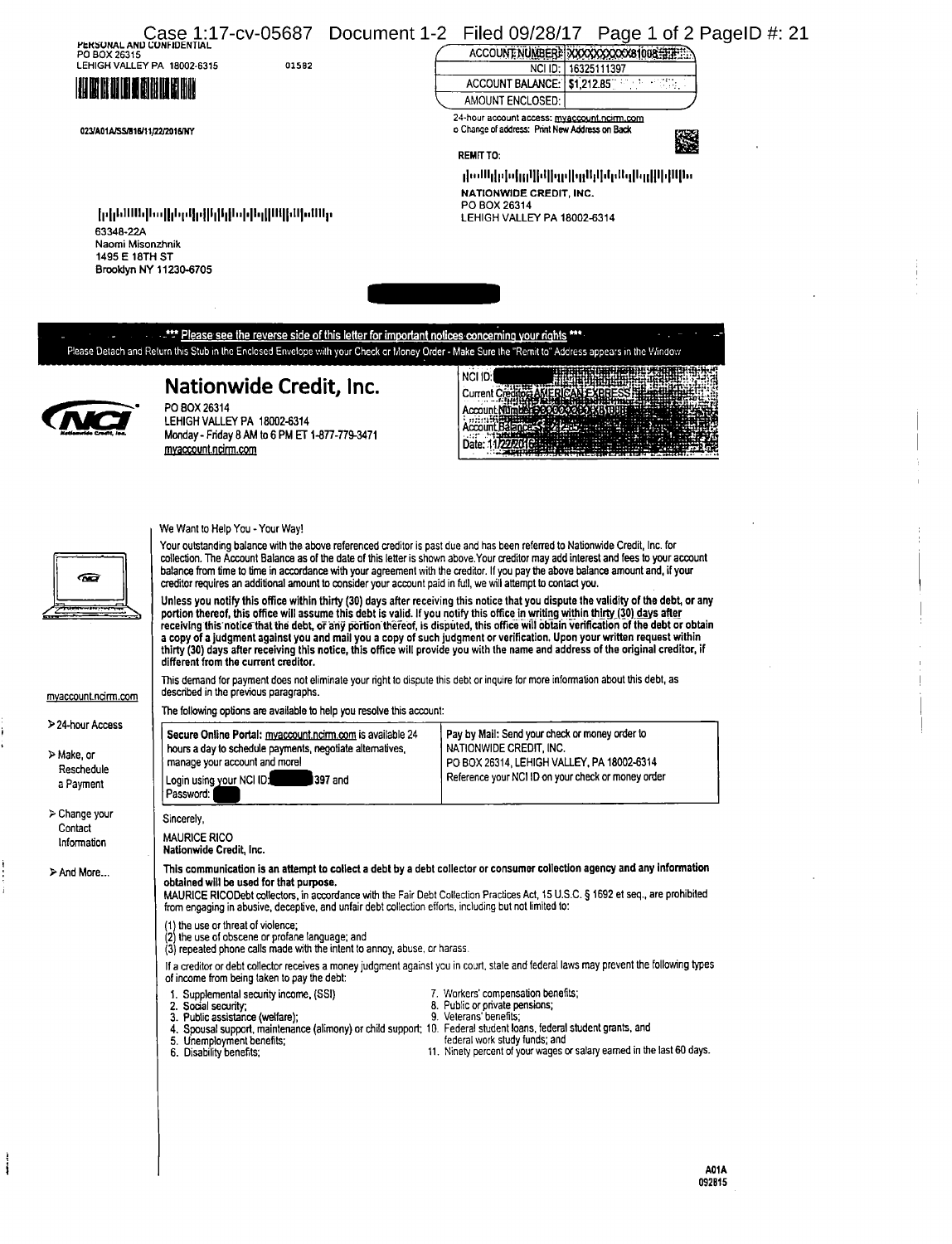Statement Date: 02-28-17 Creditor: AMERICAN EXPRESS<br>Our Reference #. Our Reference # **firstsource**<br>Our Reference # **firstsource** Creditor Account #: XXXXXXXXXX1008<br>Account Balance: \$1,396.66



Firstsource Advantage, LLC<br>205 Bryant Woods South, Amherst, NY 14228 • 1-866-517-7458<br>205 Bryant Woods South, Amherst, NY 14228 • 1-866-517-7458

An opportunity to resolve your debt with American Express Call 1-866-517-7458

Dear Naomi Misonzhnik:

Your outstanding balance for the American Express account listed above is past due and has been sent to us by American Express for collections efforts. At Firstsource Advantage, LLC, we know you want to put this debt behind you. To do so, please send the total amount due, made payable to American Express, in the enclosed envelope.

In the event you are unable to send the total amount due, American Express has various payment options that may be available to you. Please call us toll-free at 1-866-517-7458 so that we can work with you.

We hope that you will quickly address this matter. We are available Mon and Tues 8am-9pm, Wed - Fri 8am-8pm, Sat 8am-12pm Eastern Time.

This is a communication from a debt collector. This is an attempt to collect <sup>a</sup> debt and any information obtained will be used for that purpose.

Unless you notify this office within 30 days after receiving this notice that you dispute the validity of this debt or any portion<br>thereof, this office will assume this debt is valid. If you notify this office in writing w that you dispute the validity of this debt or any portion thereof, this office will obtain verification of the debt or obtain <sup>a</sup> copy of <sup>a</sup> judgment and mail you <sup>a</sup> copy of such judgment or verification. If you request this office in writing within <sup>30</sup> days after receiving this notice, this office will provide you with the name and address of the original creditor, if different from the current creditor.

In accordance with NY State regulatory requirements, please be advised of the following:

Total due as of charge-off: \$1,396.66

Total interest accrued since charge-off: \$0.00

Total non-interest charges or fees accrued since charge-oft \$0.00

Total payments made since charge-oft \$0.00

The Amount Due above reflects the total balance due as of the date of this letter. The itemization reflects the post chargeoff activity we received from American Express and as such is subject to timing and system limitations.

Sincerely, Jashoo Muddappa Firstsource Advantage, LLC A Professional Debt Recovery Agency

Please see reverse side of this letter for important notices concerning your rights.

23 Send correspondence to: Firstsource Advantage, LLC, 205 Bryant Woods South, Amherst, NY 14228

**es For account information and payment options, you may access our website at www.fsapay.com** 

#### <sup>---</sup>Please Detach Lower Portion and Return with Your Payment

Do not send correspondence to this address.

| Do not send correspondence to this address. | IF PAYING BY CREDIT CARD, FILL OUT BELOW. |                                                                  |                        |  |
|---------------------------------------------|-------------------------------------------|------------------------------------------------------------------|------------------------|--|
| <b>CZFRST02</b><br>PO Box 1022              |                                           | <b>YSK</b><br><b>MonterCond</b><br><b>Committee State Age of</b> |                        |  |
| Wixom MI 48393-1022                         | <b>CARD NUMBER</b>                        |                                                                  | <b>EXPIRATION DATE</b> |  |
| CHANGE SERVICE REQUESTED                    | <b>SIGNATURE</b>                          |                                                                  | <b>PAYMENT DATE</b>    |  |
| 02-28-17                                    | ACCOUNT #                                 | <b>BALANCE DUE</b><br>\$1,396.66                                 | <b>ALLCUNT PAID</b>    |  |

Սկլկիհմգիլիկոկրիներից կարերգներին ին են ե NAOMI MISONZHNIK BROOKLYN NY 11230-6705

Make Payment To:<br>FIRSTSOURCE ADVANTAGE, LLC PO BOX 628 BUFFALO NY 14240-0628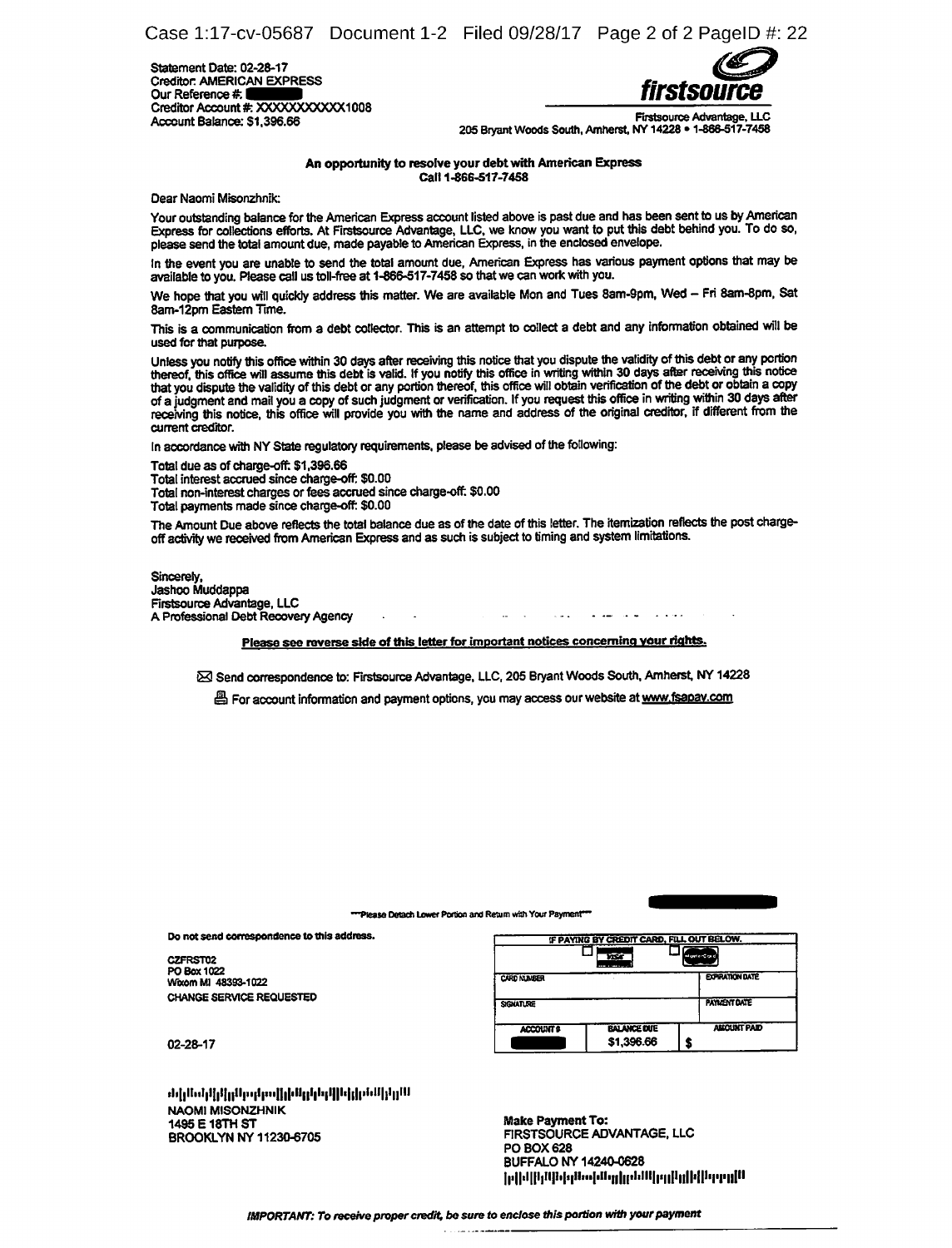Case 1:17-cv-05687 Document 1-3 Filed 09/28/17 Page 1 of 1 PageID #: 23

UNITED STATES DISTRICT COURT EASTERN DISTRICT OF NEW YORK

NAOMI MISONZHNIK on behalf of herself and all other similarly situated consumers

\_\_\_\_\_\_\_\_\_\_\_\_\_\_\_\_\_\_\_\_\_\_\_\_\_\_\_\_\_\_\_\_\_\_\_\_\_\_\_\_\_\_\_\_

Plaintiff,

-against-

FIRSTSOURCE ADVANTAGE, LLC

Defendant.

### **SUMMONS IN A CIVIL ACTION**

TO: FIRSTSOURCE ADVANTAGE, LLC 205 BRYANT WOODS SOUTH BUFFALO, NEW YORK 14228

\_\_\_\_\_\_\_\_\_\_\_\_\_\_\_\_\_\_\_\_\_\_\_\_\_\_\_\_\_\_\_\_\_\_\_\_\_\_\_\_\_\_\_\_

**YOU ARE HEREBY SUMMONED** and required to file with the Clerk of this Court and serve upon PLAINTIFF'S ATTORNEY:

MAXIM MAXIMOV, ESQ. MAXIM MAXIMOV, LLP 1701 AVENUE P BROOKLYN, NEW YORK 11229

an answer to the complaint which is herewith served upon you, with **21** days after service of this summons upon you, exclusive of the day of service. If you fail to do so, judgment by default will be taken against you for the relief demanded in the complaint.

\_\_\_\_\_\_\_\_\_\_\_\_\_\_\_\_\_\_\_\_\_\_\_\_\_\_\_\_\_\_\_\_\_ \_\_\_\_\_\_\_\_\_\_\_\_\_\_\_\_\_\_\_\_\_\_\_\_\_\_\_\_\_\_\_\_\_

CLERK DATE

BY DEPUTY CLERK

\_\_\_\_\_\_\_\_\_\_\_\_\_\_\_\_\_\_\_\_\_\_\_\_\_\_\_\_\_\_\_\_\_